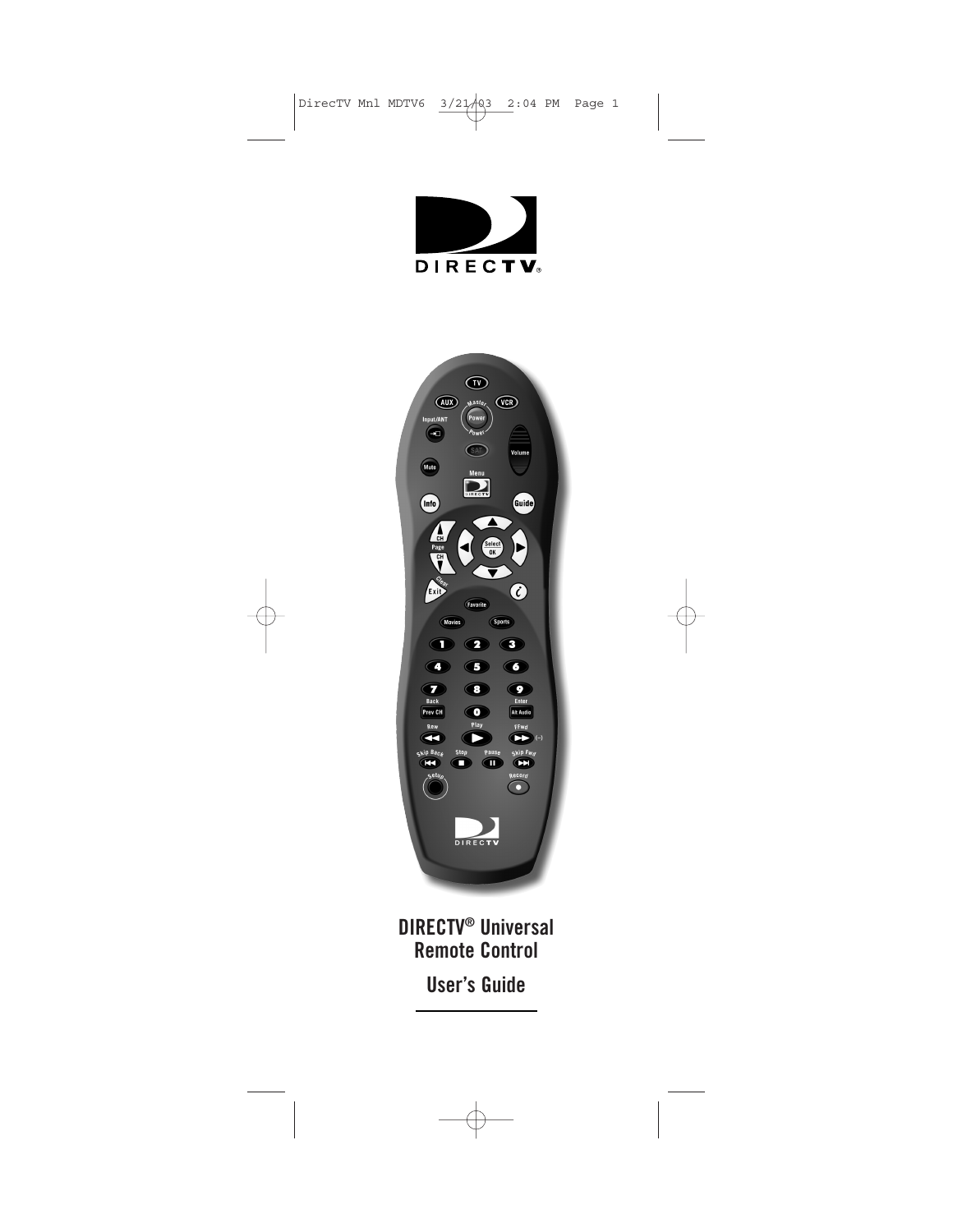### **TABLE OF CONTENTS**

| Features And Functions4<br>DIRECTV DVR and UltimateTV Key Charts. 7                                                                                                                                                    |  |
|------------------------------------------------------------------------------------------------------------------------------------------------------------------------------------------------------------------------|--|
| Installing Batteries 8                                                                                                                                                                                                 |  |
|                                                                                                                                                                                                                        |  |
| About DIRECTV Control 9<br>Programming DIRECTV Control. 9<br>Setup Codes for DIRECTV® Receivers 10<br>Setup Codes for DIRECTV DVRs  11                                                                                 |  |
| Programming Other Device Control11                                                                                                                                                                                     |  |
| Programming TV/VCR Combo Control  12                                                                                                                                                                                   |  |
| Manufacturer's Codes14<br>Setup Codes for TVs14<br>Setup Codes for TV/VCR Combos 19<br>Setup Codes for Digital Video Recorders (DVRs) 20<br>Setup Codes for Stereo Receivers21<br>Setup Codes for Stereo Amplifiers 22 |  |
|                                                                                                                                                                                                                        |  |
| Checking The Codes $\dots\dots\dots\dots\dots\dots\dots$ 24                                                                                                                                                            |  |
| Using The Master Power Key. 25                                                                                                                                                                                         |  |
| Re-Assigning Device Keys 26                                                                                                                                                                                            |  |
| To Change Volume Lock to the VCR Mode 27<br>To Change Volume Lock to the SAT Mode 27<br>To Change Volume Lock to the AUX Mode 27<br>To Change Volume Lock Back to the TV Mode 28                                       |  |
|                                                                                                                                                                                                                        |  |
| Repair Or Replacement Policy 30                                                                                                                                                                                        |  |
| Additional Information31                                                                                                                                                                                               |  |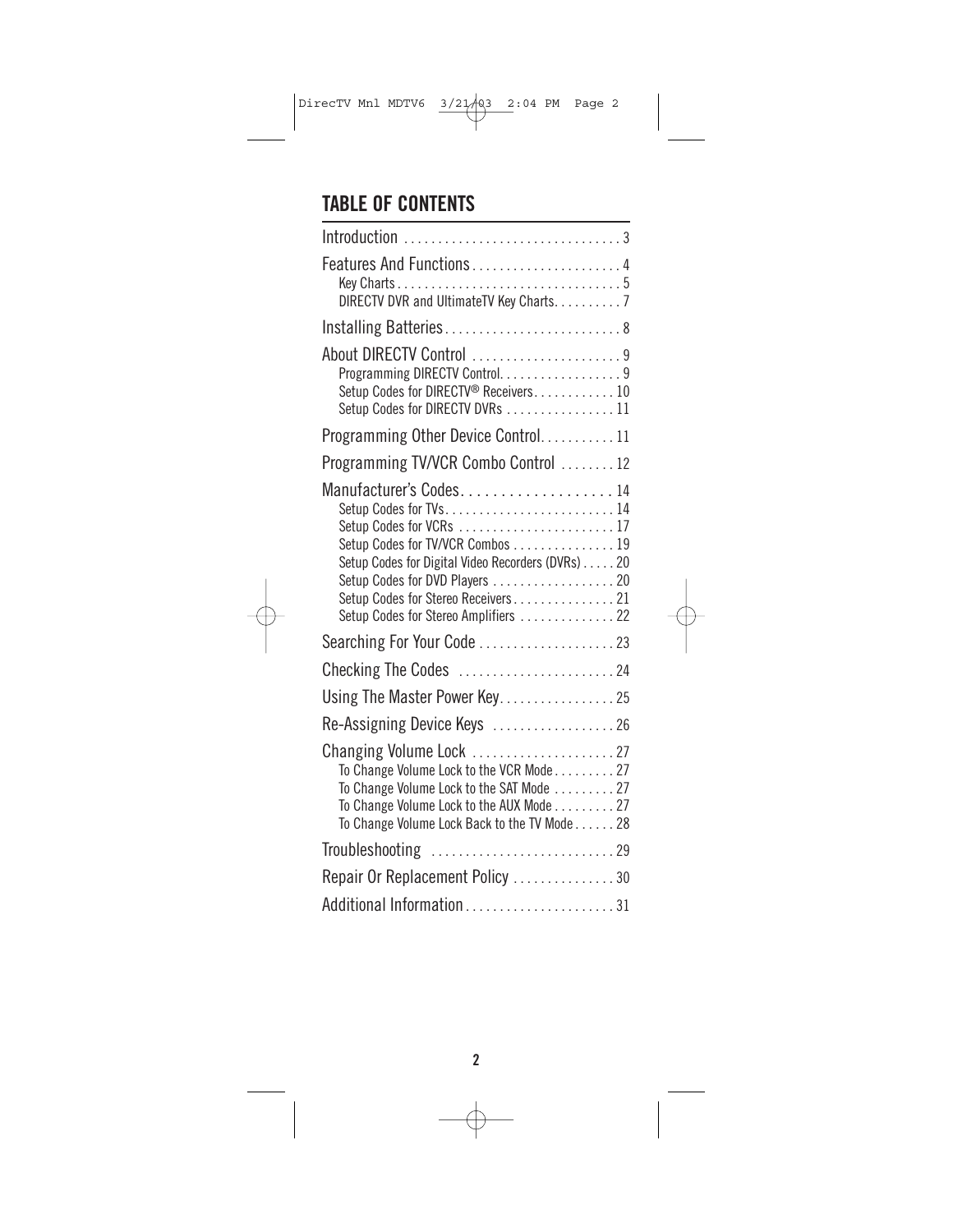# **INTRODUCTION**

Congratulations! You now have an exclusive DIRECTV® Universal Remote Control that will control four devices, including a DIRECTV Receiver, TV,VCR, and an auxiliary device. Moreover, its sophisticated technology allows you to consolidate the clutter of your original remote controls into one easy-to-use unit that's packed with features such as:

- Preprogrammed interactive technology that links hot keys to your DIRECTV® service
- Master Power key for master on/off control of all of your equipment with a single keystroke (when **Power** is held for 3 seconds)
- Macro keys for sorting movie and sports programs in the DIRECTV® programming (on most DIRECTV Receivers)
- ID Lock to lock your remote control for use only with a selected DIRECTV Receiver
- Automatic back lighting of most commonly-used keys that become active with any key press
- Code library for popular video and audio devices
- Code Search to help program control of older or discontinued devices

Before using your DIRECTV Universal Remote Control, you may need to program it to operate with your particular home entertainment devices. Please follow the instructions detailed in this User's Guide to setup your DIRECTV Universal Remote Control so you may start enjoying its features.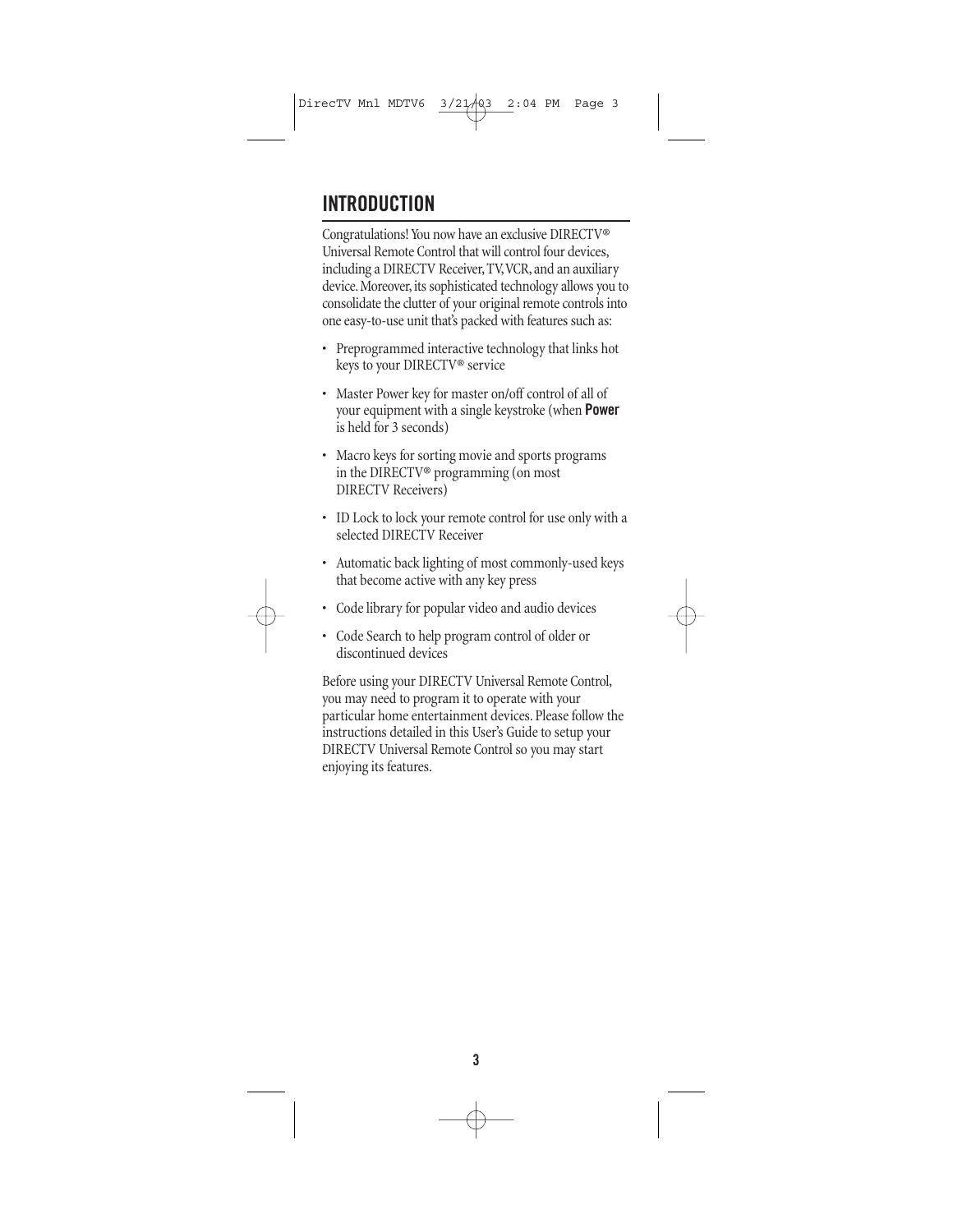# **FEATURES AND FUNCTIONS**

Use the illustration below to locate feature keys on the DIRECTV Universal Remote Control. The *Key Charts* on the next three pages explain their functions.

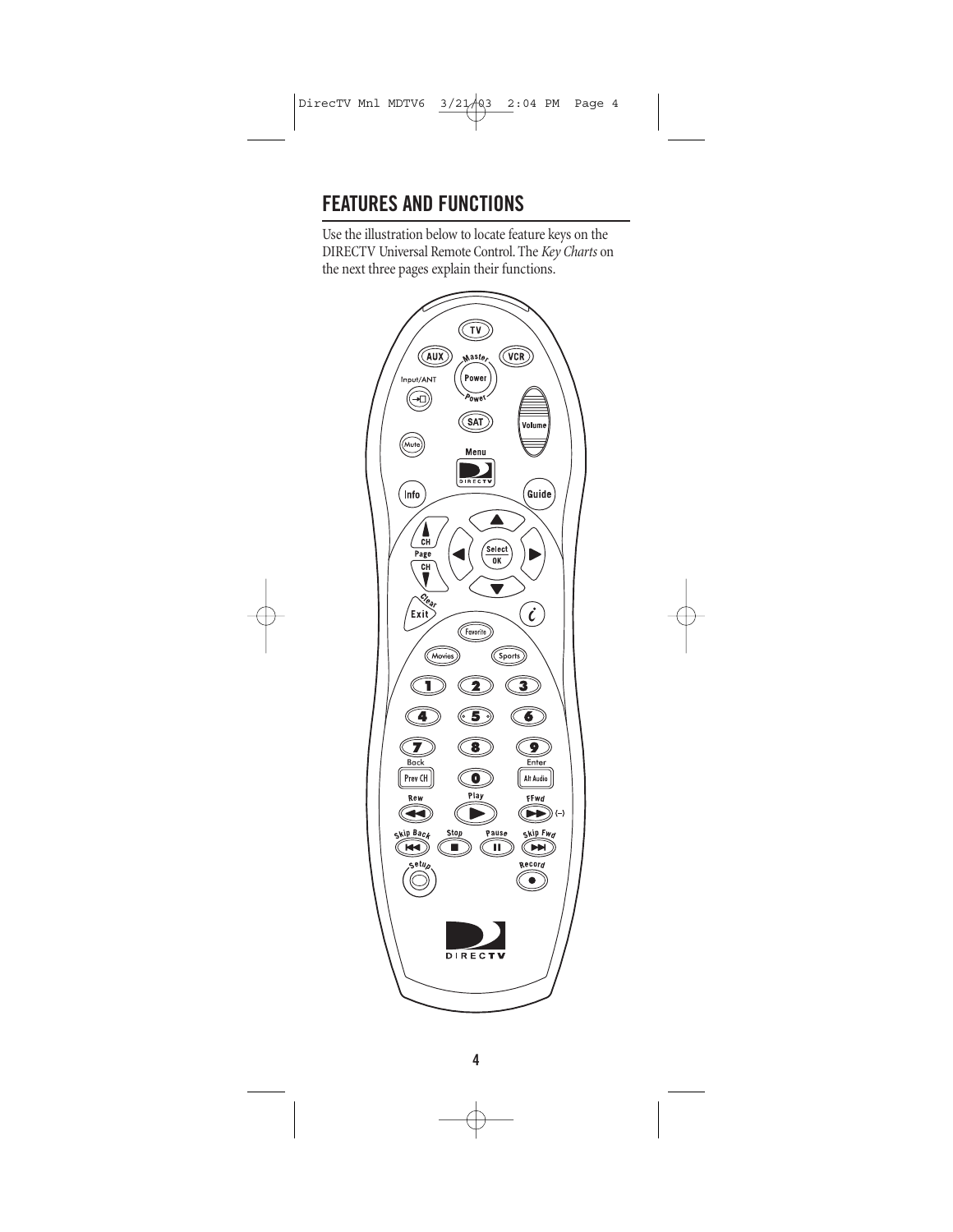| <b>Key Charts</b>                            |                                                                                                                                                                                                                                                                              |
|----------------------------------------------|------------------------------------------------------------------------------------------------------------------------------------------------------------------------------------------------------------------------------------------------------------------------------|
| $(\overline{\mathsf{vcr}})$<br>(AUX)<br>(SAT | Press TV, AUX, VCR, or SAT once to<br>select a home entertainment device<br>to control. Each key has a red<br>indicator light that blinks upon<br>selection and indicates the device<br>currently being controlled by your<br>DIRECTV <sup>®</sup> Universal Remote Control. |
|                                              | Press <b>Power</b> once to turn on or off<br>a home entertainment device.                                                                                                                                                                                                    |
|                                              | Press and hold <b>Master Power</b> for<br>3 seconds to turn on or off all<br>home entertainment devices<br>(see Using The Master Power Key<br>on page 25).                                                                                                                   |
| ᠗                                            | Use Input/ANT to select available<br>inputs on the TV. For VCR or DVD<br>use, select <b>Input/ANT</b> to view the<br>TV or video.                                                                                                                                            |
|                                              | Use <b>Volume</b> to raise (or lower) the<br>sound volume.                                                                                                                                                                                                                   |
|                                              | Press Mute once to turn the sound<br>off or on.                                                                                                                                                                                                                              |
| Info                                         | Use <b>Info</b> to display the current<br>channel and program information.                                                                                                                                                                                                   |
|                                              | Press <b>Menu/DIRECTV</b> once to<br>display the main menu.                                                                                                                                                                                                                  |
| Guide                                        | Use Guide to display the DIRECTV<br>program guide.                                                                                                                                                                                                                           |
|                                              | While watching TV, use $CH \triangle$ (or<br>$\blacktriangledown$ ) to select the next higher (or<br>lower) channel.                                                                                                                                                         |
|                                              | While in the DIRECTV program<br>guide, use <b>Page</b> $\blacktriangle$ (or $\dot{\blacktriangledown}$ ) to page<br>up (or down) through available<br>channels in the program guide.                                                                                         |
|                                              | Use the cursor keys to move the<br>cursor in the program guide and<br>menu screens.                                                                                                                                                                                          |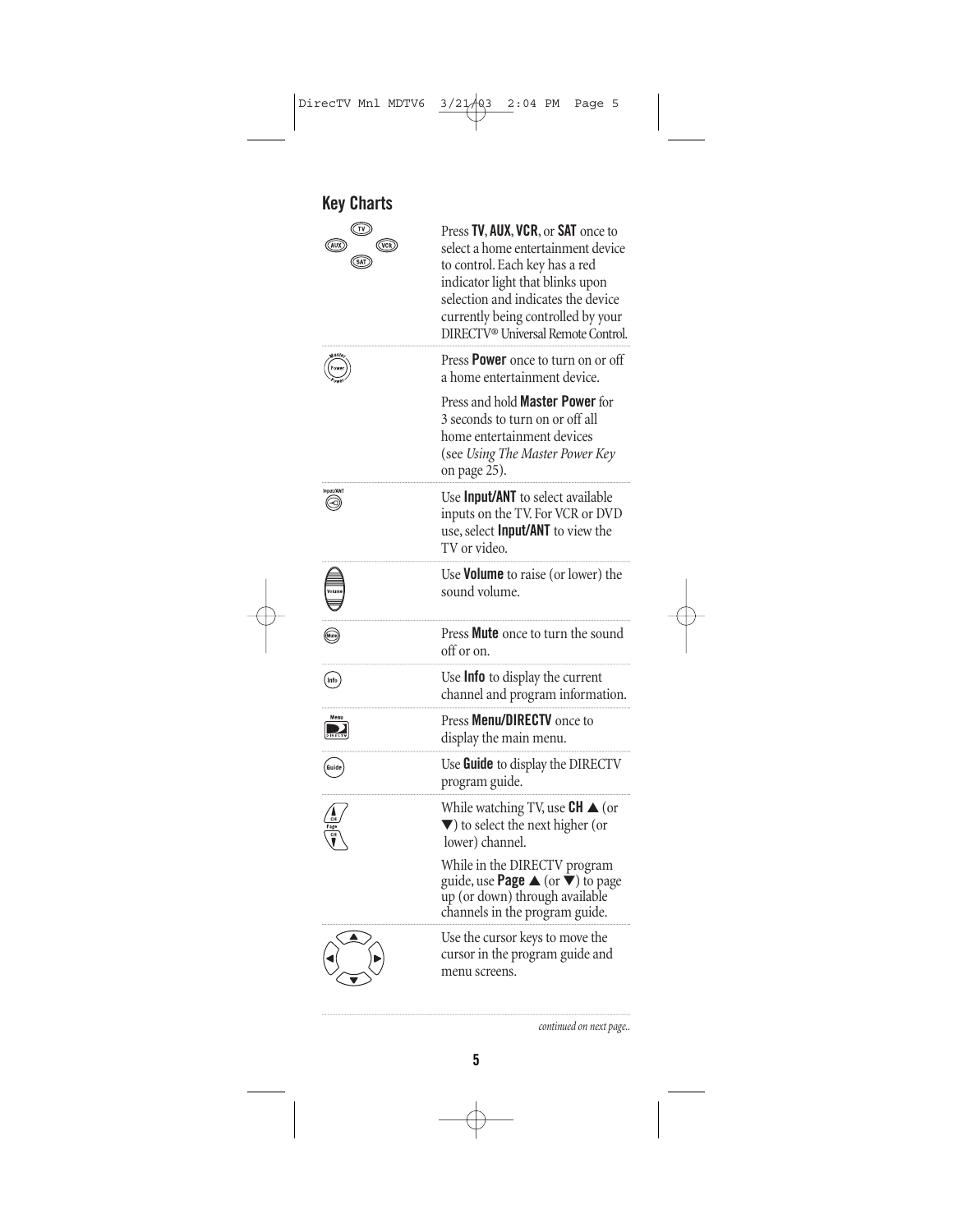## **FEATURES AND FUNCTIONS**

### **Key Charts (continued)**

| Selec<br>OK                                                                                                                                                           | Use Select/OK to choose highlighted<br>items in the menu screens and<br>in the program guide.                                   |
|-----------------------------------------------------------------------------------------------------------------------------------------------------------------------|---------------------------------------------------------------------------------------------------------------------------------|
|                                                                                                                                                                       | Use <b>Exit (Clear)</b> to exit menu<br>screens and the program guide.                                                          |
|                                                                                                                                                                       | Use ‹ (DIRECTV INTERACTIVE™)<br>to access interactive features (if avail-<br>able on your DIRECTV Receiver).                    |
| (Fovorite)                                                                                                                                                            | Use <b>Favorite</b> to view favorite chan-<br>nels that have been programmed.                                                   |
|                                                                                                                                                                       | Use <b>Movies</b> to sort the guide to<br>show programs that are movies (on<br>most DIRECTV <sup>®</sup> Receivers).            |
| (Sports)                                                                                                                                                              | Use <b>Sports</b> to sort the guide for<br>available sports-related programs<br>(on most DIRECTV Receivers).                    |
| $\circledcirc$ $\circledcirc$<br>$\bigcirc$<br>$\circledcirc$<br>$\circledcirc$<br>$\mathcal{D}$<br>$\circledcirc$<br>$\overline{\mathbf{3}}$<br>$\overline{\bullet}$ | Use the keypad ( $\mathbf{0} \sim \mathbf{9}$ ) to directly<br>tune a channel (e.g., 206).                                      |
| Prev CH                                                                                                                                                               | Press <b>Prev CH</b> once to return to the<br>the last channel viewed.                                                          |
|                                                                                                                                                                       | Press <b>Back</b> once to page back one<br>page in the menu.                                                                    |
| <u>Enter</u><br>Alt Audio                                                                                                                                             | Press Alt Audio once to switch<br>between English and a foreign<br>language (e.g., Spanish) if alternate<br>audio is avaialble. |
|                                                                                                                                                                       | Press <b>Enter</b> once to tune to a<br>channel on some TVs.                                                                    |
| ১(−)<br>٠                                                                                                                                                             | Use the transport keys to control<br>your VCR, DVR, or CD/DVD player.<br>To record a program, press Record<br>twice.            |
|                                                                                                                                                                       | Use $(-)$ to separate main and<br>sub-channel numbers (e.g., 2-1).                                                              |
|                                                                                                                                                                       | Press and hold Setup for 3 seconds<br>for all programming sequences.                                                            |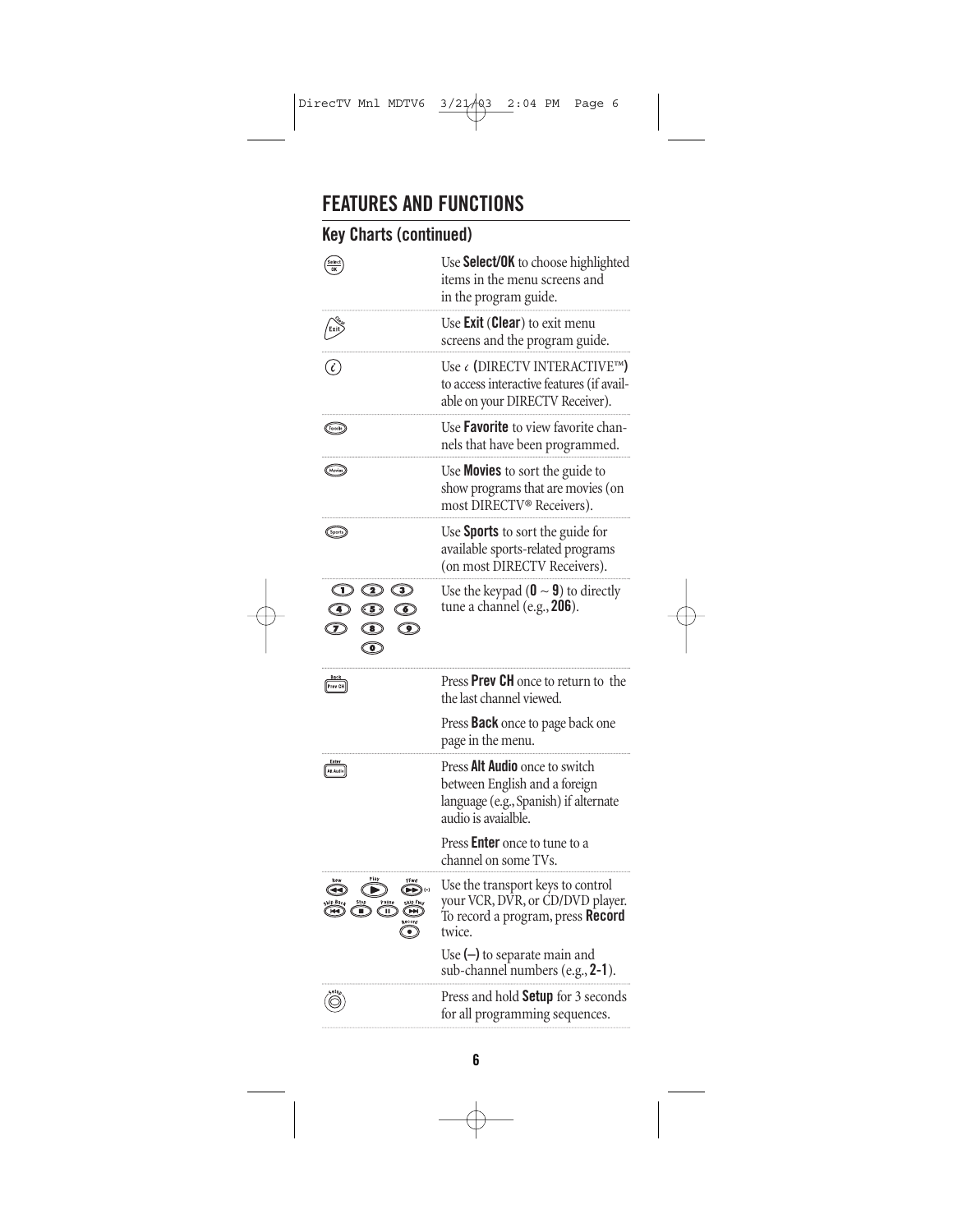#### **DIRECTV® DVR and UltimateTV Key Charts**

*NOTE: On DIRECTV DVRs and DIRECTV Receivers with Tivo or UltimateTV service, several remote control keys function differently than those listed in the previous section. They are described below:*

| $\mathcal{C}_{\mathcal{C}}$                                  | For DIRECTV DVRs, press $\epsilon$ to<br>display program options<br>(DIRECTV Central).                                                                         |
|--------------------------------------------------------------|----------------------------------------------------------------------------------------------------------------------------------------------------------------|
|                                                              | For DIRECTV Receivers with<br>UltimateTV, press c<br>to display the shows you have<br>recently recorded (Recent).                                              |
| (Favorite)                                                   | For DIRECTV DVRs, use <b>Favorite</b><br>to switch from watching a recorded<br>show to live TV (Return To Live).                                               |
|                                                              | For DIRECTV Receivers with<br>UltimateTV, use <b>Favorite</b> to view a<br>list of shows you have recorded<br>(My Shows).                                      |
| Info                                                         | Use <b>Info</b> to display the current<br>channel and program information.<br>Press Info while in the program<br>guide to display additional guide<br>options. |
| (Movies)                                                     | Press Movies for "Thumbs Down."<br>(Available only on DIRECTV<br>DVRs).                                                                                        |
| (Sports)                                                     | Press Sports for "Thumbs Up."<br>(Available only on DIRECTV<br>DVRs).                                                                                          |
| $\blacktriangleright\blacktriangleright) \; \leftrightarrow$ | Use these transport keys to control<br>the digital video recorder (DVR)<br>built into your DIRECTV DVR<br>or DIRECTV Receiver with<br>Ultimate TV.             |
|                                                              | Use $(-)$ to separate main and<br>sub-channel numbers (e.g., 2-1).                                                                                             |
|                                                              | Use Skip Back to replay a program<br>recorded by your digital<br>video recorder.                                                                               |
| FFwd<br>(▶▶)↔                                                | Use Skip Fwd to advance a program<br>a program recorded by your<br>digital video recorder.                                                                     |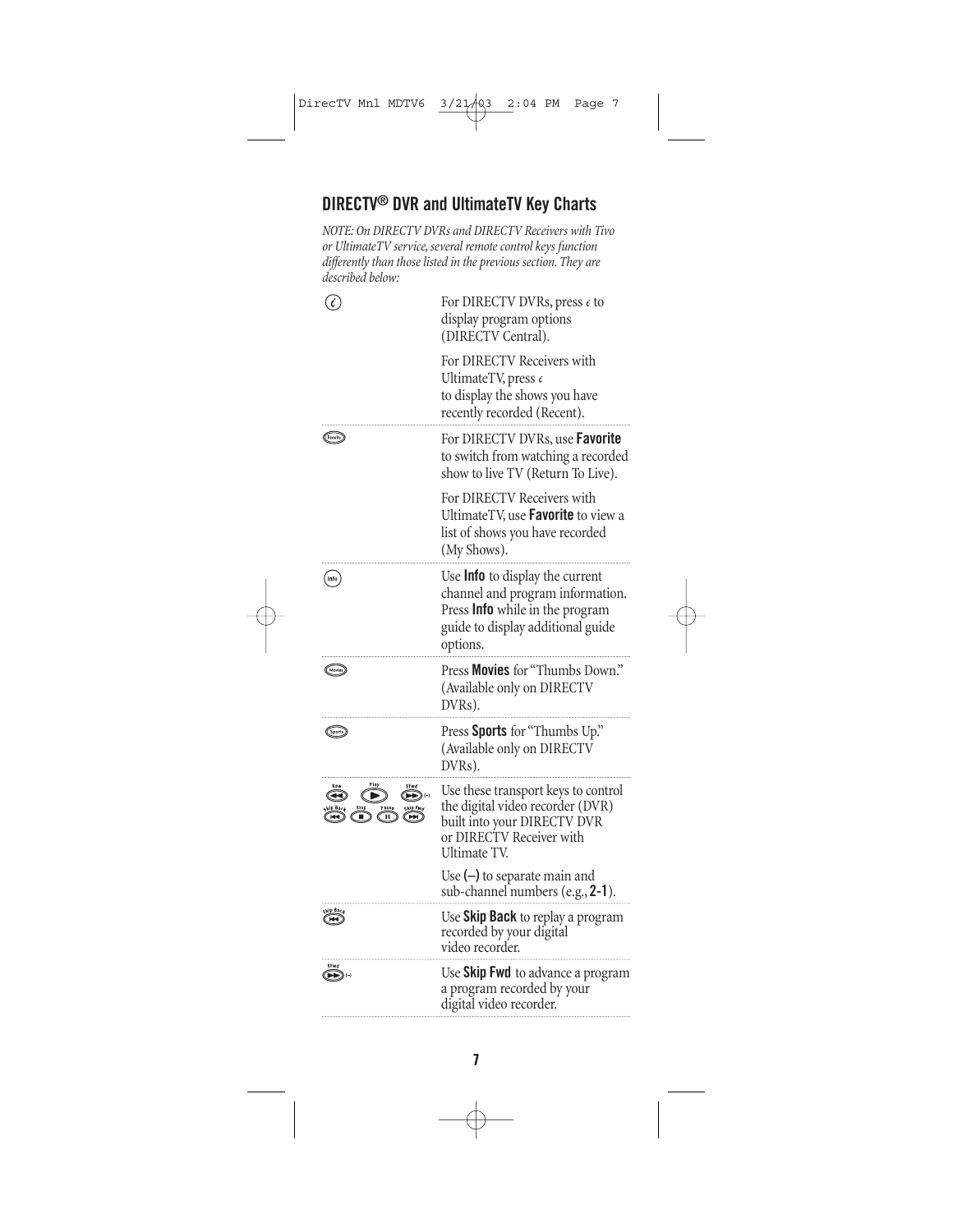### **INSTALLING BATTERIES**



The DIRECTV® Universal Remote Control comes with preinstalled batteries. To activate them, pull the tab out of the battery case. To change the batteries, perform the following steps:

*NOTE: The DIRECTV Universal Remote Control will stop operating when the batteries are fully drained. Replacing the batteries will restore your DIRECTV Universal Remote Control to its full functionality, complete with your favorite settings.*

1. On the back of the remote control, push the latch (as shown), lift off the battery cover, and remove the used batteries. 2. Obtain two (2) new AA alkaline batteries. Match their  $+$  and  $-$  marks to  $+$  and  $-$  marks in the battery case, then insert them. 3. Align the cover's tabs with the case's holes. Press down on the cover until the latch locks. 4. Test the remote control by pressing **Power** and any device key (e.g.**TV**,**VCR**,**AUX**, or **SAT**). If the batteries are inserted correctly, the selected device key will blink once.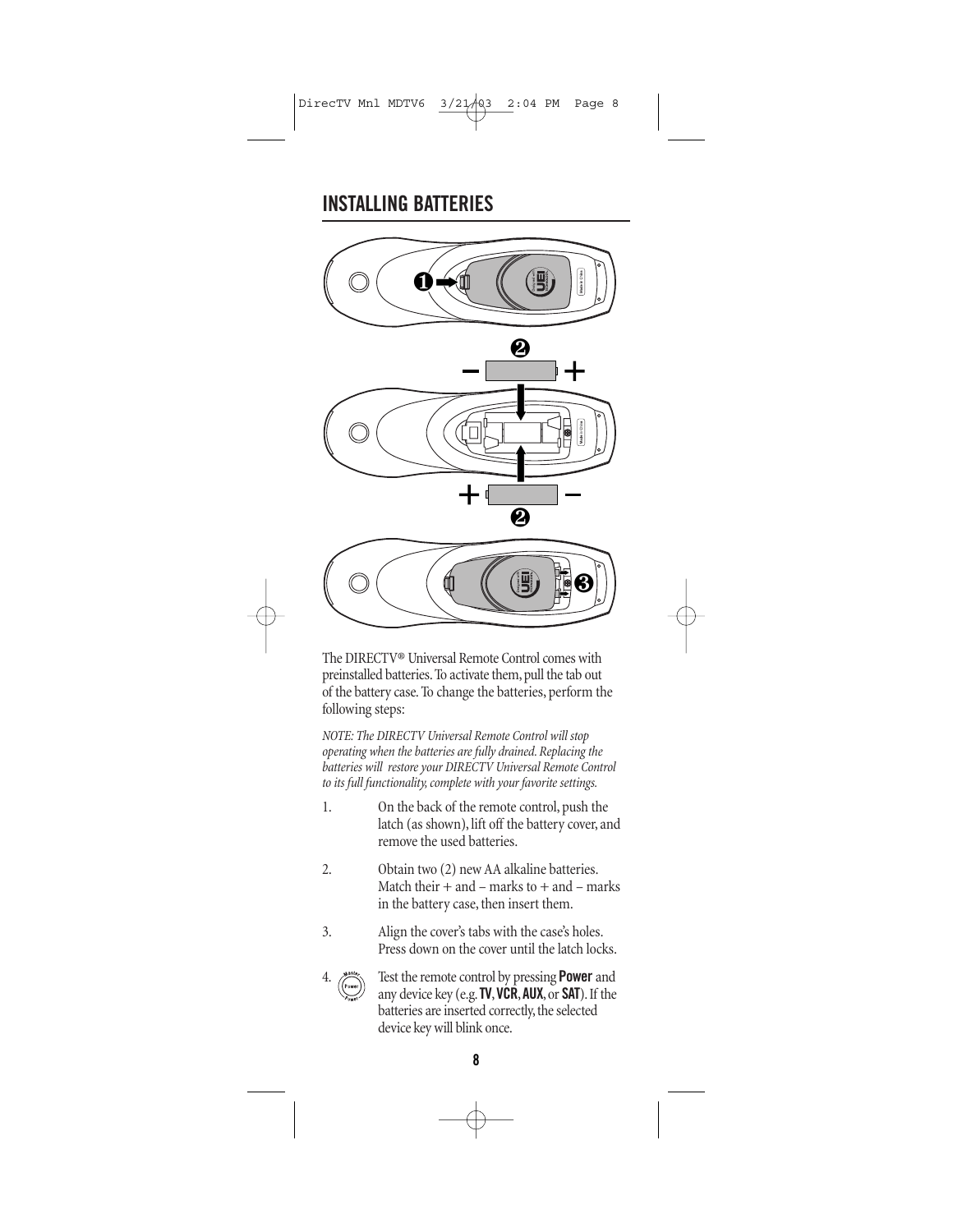# **ABOUT DIRECTV CONTROL**

The DIRECTV® Universal Remote Control is designed to give you access to features not found on the original remote control. It is preprogrammed at the factory to operate a HNS-manufactured DIRECTV Receiver, so you can skip this section if you have this brand. However, to use it with other brands of DIRECTV Receivers, you will need to program the remote control by performing the following steps:

#### **Programming DIRECTV Control**

1. Locate the DIRECTV Receiver's brand and model number (on the back or bottom panel) and write it in the spaces below.

**Brand \_\_\_\_\_\_\_\_\_\_\_\_\_\_\_\_\_\_\_\_\_\_\_\_\_\_**

**Model # \_\_\_\_\_\_\_\_\_\_\_\_\_\_\_\_\_\_\_\_\_\_\_\_\_**

*NOTE: Please read steps 2-5 completely before proceeding. Highlight or write down the codes and device you wish to program before moving on to step 2.*

2. Power on the DIRECTV Receiver.

3. On the DIRECTV Universal Remote Control, press **SAT** once. Press and hold **Setup** until the **SAT** key blinks twice, then release **Setup**.

4. Use the *Setup Codes for DIRECTV Receivers or DVRs* (on the next two pages) to locate the brand name and code for your specific DIRECTV receiver. Then use the keypad to enter the four-digit code. If performed correctly, the **SAT** key will blink twice.

> *NOTE: If the SAT key emits a long blink, the code is invalid. Repeat steps 3 and 4 and try entering the same code again.*

5.  $\binom{854}{\text{Power}}$  Aim the DIRECTV Universal Remote Control at the DIRECTV Receiver and press **Power** once. The DIRECTV Receiver should turn off. If it does not, repeat steps 3 and 4, trying each code for your brand until you find one that works. If it still does not work, try *Searching For Your Code* on page 23.

6. For future reference, write down the working satellite receiver code in the following box:

**SAT Code:**

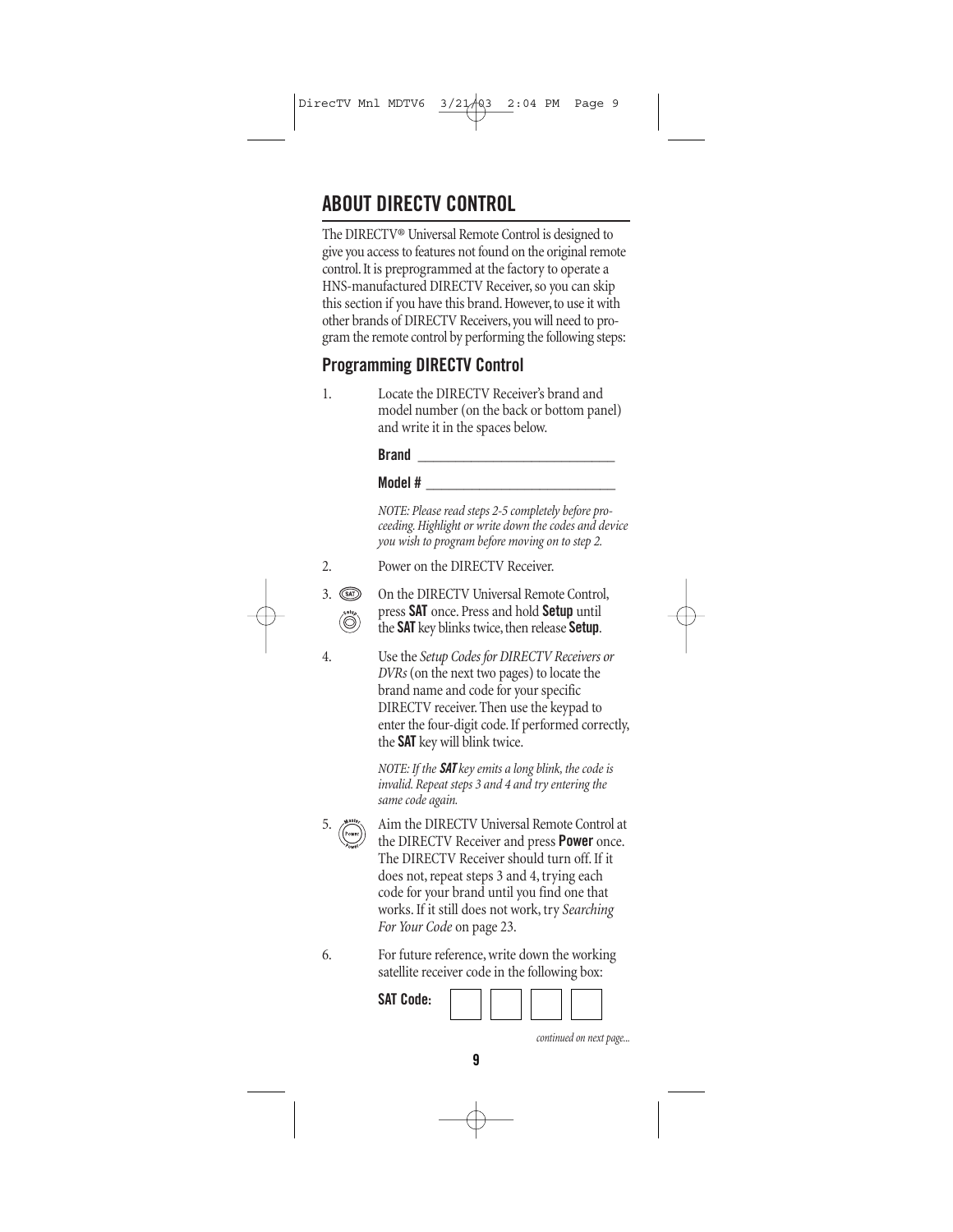# **ABOUT DIRECTV CONTROL (continued) Setup Codes for DIRECTV Receivers:**

| Hughes Network Systems (most models)                                                                                                                                                                                                              | 0749 |
|---------------------------------------------------------------------------------------------------------------------------------------------------------------------------------------------------------------------------------------------------|------|
| Hughes Network Systems models GAEB0, GAEB0A,<br>GCEB0, GCEB0A, HBH-SA, and HAH-SA                                                                                                                                                                 | 1749 |
| GE models GRD33G2A and GRD33G3A                                                                                                                                                                                                                   | 0566 |
| GE model GRD122GW                                                                                                                                                                                                                                 | 0866 |
| Hitachi model HDS210R                                                                                                                                                                                                                             | 0819 |
| Mitsubishi HD models SRHD400 and SRHD500                                                                                                                                                                                                          | 0749 |
| Panansonic models TZ-DBS01 and TZ-DRD100                                                                                                                                                                                                          | 0247 |
| Panasonic models TUIRD10 and TUIRD20                                                                                                                                                                                                              | 0701 |
| Philips models DSX5150R, DSX5250R/I,<br>DSX5350R, DSX5353R, DSX5353X, and DSX5375R                                                                                                                                                                | 1076 |
| Philips models DSX5500 and DSX5400                                                                                                                                                                                                                | 0099 |
| Philips HD model DSHD800R                                                                                                                                                                                                                         | 0749 |
| Proscan model PRD8630A                                                                                                                                                                                                                            | 0566 |
| Proscan model PRD8650B                                                                                                                                                                                                                            | 0766 |
| RCA models DRD102RW and DRD203RW                                                                                                                                                                                                                  | 0866 |
| RCA models DRD301RA, DRD302RA, DRD303RA,<br>DRD403RA, and DRD703RA                                                                                                                                                                                | 0566 |
| RCA models DRD502RB, DRD503RB, DRD505RB,<br>DRD515RB, DRD523RB, and DRD705RB                                                                                                                                                                      | 0766 |
| RCA models DRD202RD, DRD221RD, DRD222RD,<br>DRD223RD, DRD225RD, DRD420RE, DRD440RE,<br>DRD460RE, DRD480RE, DRD430RG, DRD431RG,<br>DRD450RG, DRD451RG, DRD485RG, DRD486RG,<br>DRD430RGA, DRD450RGA, DRD485RGA, DRD435RH,<br>DRD455RH, and DRD486RH | 0392 |
| RCA model DTC-100                                                                                                                                                                                                                                 | 0492 |
| Samsung model SIR-S60W                                                                                                                                                                                                                            | 1109 |
| Samsung model TS-160                                                                                                                                                                                                                              | 1256 |
| Samsung models SIR-S70, SIR-S75, SIR-S300W,<br>and SIR-S310W                                                                                                                                                                                      | 1309 |
| Sony models SAT-A1 and SAT-B1                                                                                                                                                                                                                     | 0639 |
| Sony models SAT-A2 and SAT-B2                                                                                                                                                                                                                     | 0739 |
| Sony models SAT-A3, SAT B3, SAT-A4, and SAT-B4                                                                                                                                                                                                    | 0839 |
| Sony models SAT-A50, SAT-A55, SAT-B50, SAT-B55,<br>and SAT-HD100                                                                                                                                                                                  | 0939 |
| Sony models SAT-A65, SAT-A65A, SAT-B65, and<br>SAT-B65A                                                                                                                                                                                           | 1039 |
| Toshiba model DST-3000                                                                                                                                                                                                                            | 1749 |
| Uniden model UDS100                                                                                                                                                                                                                               | 0724 |
| Zenith model DTV1080                                                                                                                                                                                                                              | 1856 |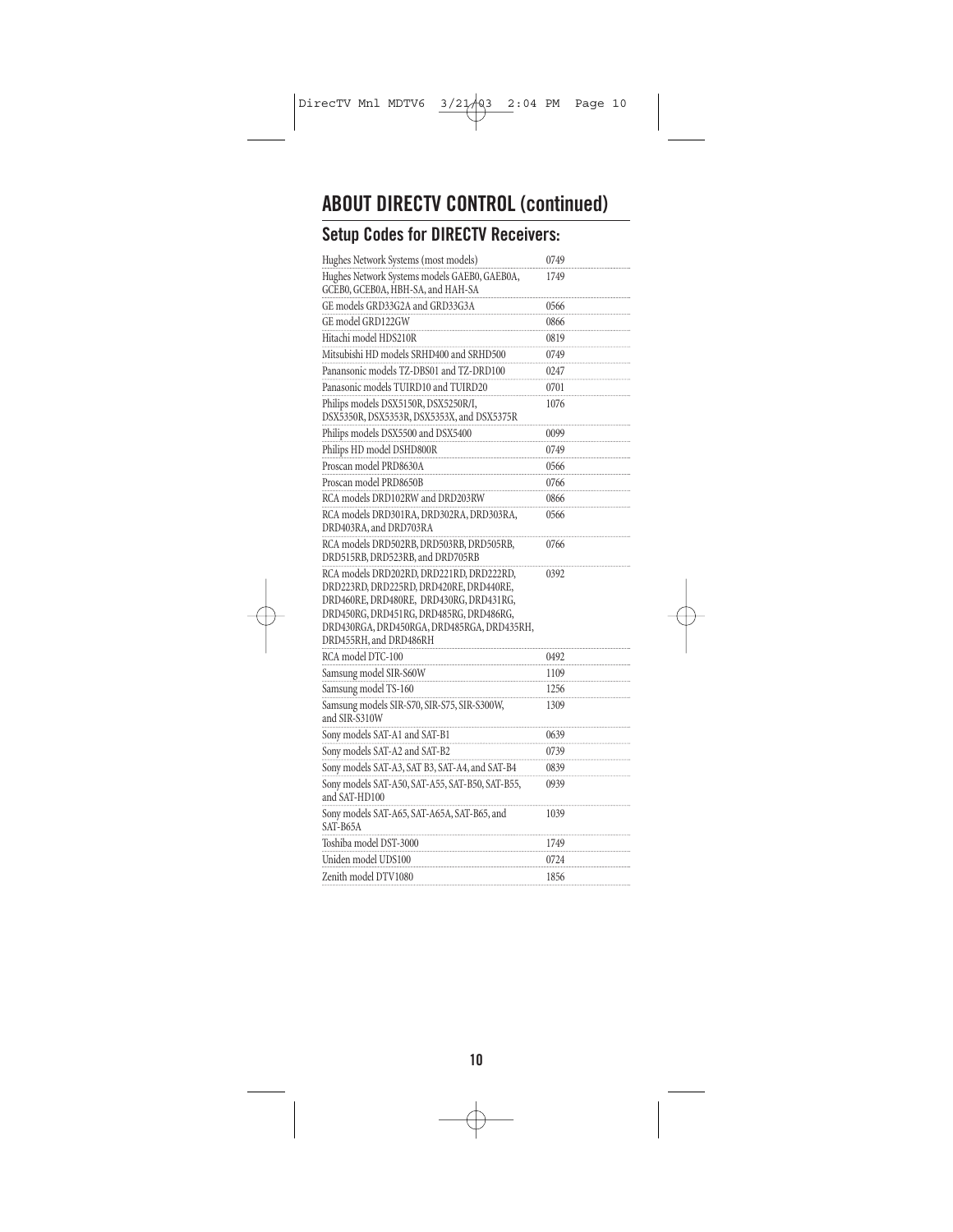#### **Setup Codes for DIRECTV DVRs:**

| Hughes Net. Sys./TiVo<br>model GXCEBOT | 1142 (program under DIRECTV mode) |
|----------------------------------------|-----------------------------------|
| Philips/TiVo<br>model DSR6000R         | 1142 (program under DIRECTV mode) |
| RCA UltimateTV<br>model DWD490RE       | 1492 (program under DIRECTV mode) |
| Sony/TiVo<br>model SAT-T60             | 1639 (program under DIRECTV mode) |
| Sony UltimateTV<br>model SAT-W60       | 1739 (program under DIRECTV mode) |

### **PROGRAMMING OTHER DEVICE CONTROL**

The DIRECTV® Universal Remote Control is also preprogrammed to operate an RCA TV, an RCA VCR, and a Pioneer audio receiver. To control devices other than the default brands, perform the following steps; otherwise skip this section:

*NOTE: To control a DVD/DVR player, program the VCR key. For TV/VCR Combo control, skip this section and perform the instructions on the next page.*

1. Turn on a device and, if applicable, insert a video cassette or DVD.

> *NOTE: Please read steps 2 through 4 completely before proceeding. Highlight or write down the codes and device you wish to program before moving on to step 2.*

2. On the DIRECTV Universal Remote Control, press the device key you wish to program once (e.g.,**TV**, **VCR**, or **AUX**). Press and hold **Setup** until the selected device key blinks twice and then release **Setup**.

3. Use the *Manufacturer's Codes*(starting on page 14) to locate the four digit number corresponding to the brand name of the device you want to control. Enter the first four-digit code for your device. If performed correctly, the light under the select device key will blink twice.

> *NOTE: If the selected device key emits a long blink, the code is invalid. Repeat steps 2 through 3 and try entering the same code again.*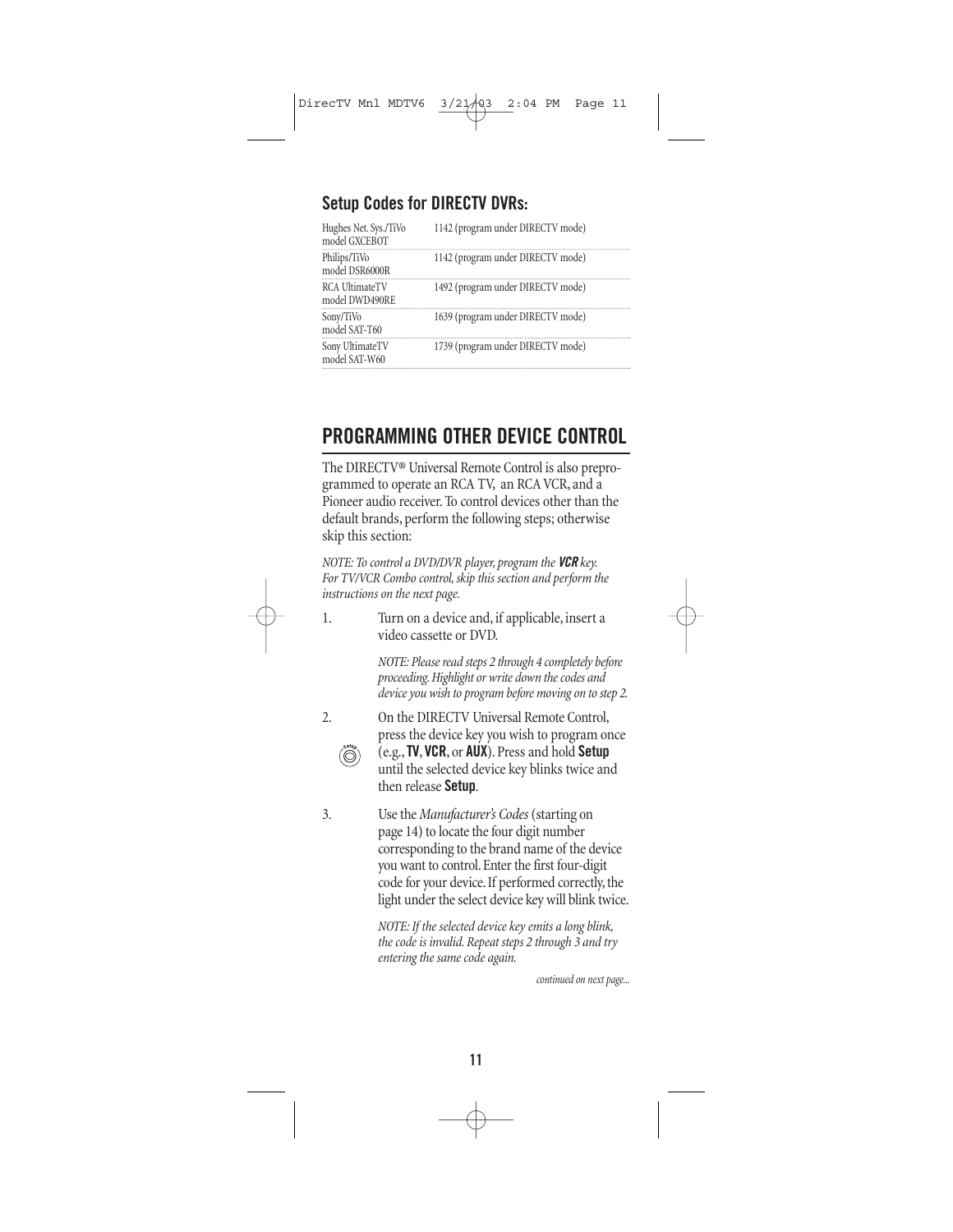### **PROGRAMMING OTHER DEVICE CONTROL (continued)**

4. Aim the DIRECTV Universal Remote Control at the device and press **Power** once. The device should turn off. If it does not, repeat steps 2 and 3, trying each code for your brand until you find one that works. If it still does not work, try *Searching For Your Code* on page 23. *NOTE: If the device does not have a Power key, press*  $the$   $\blacktriangleright$  (*Play*) key. 5. Repeat steps 1 through 4 for each device you want the the DIRECTV Universal Remote Control to control. For future reference, write down each working device code in the boxes on the next page: **TV Code: VCR Code: AUX Code:**

### **PROGRAMMING TV/VCR COMBO CONTROL**

If you own a TV/VCR Combo, perform the following instructions to control this device:

- 1. Turn on your TV/VCR Combo and insert a video cassette.
- 2. **Com** On the DIRECTV Universal Remote Control, press **VCR** once. Press and hold **Setup** until the **VCR** key blinks twice, then release **Setup**. Ő
- 3. Use the *Setup Codes For TV/VCR Combos* (on page 19) to locate the brand name and then enter the first four-digit code for your TV/VCR Combo. If you perform this procedure correctly, the **VCR** key will blink twice.

*NOTE: If the VCR key did not blink twice after entering the code's last digit, then repeat steps 2 through 3 and try entering the same code again.*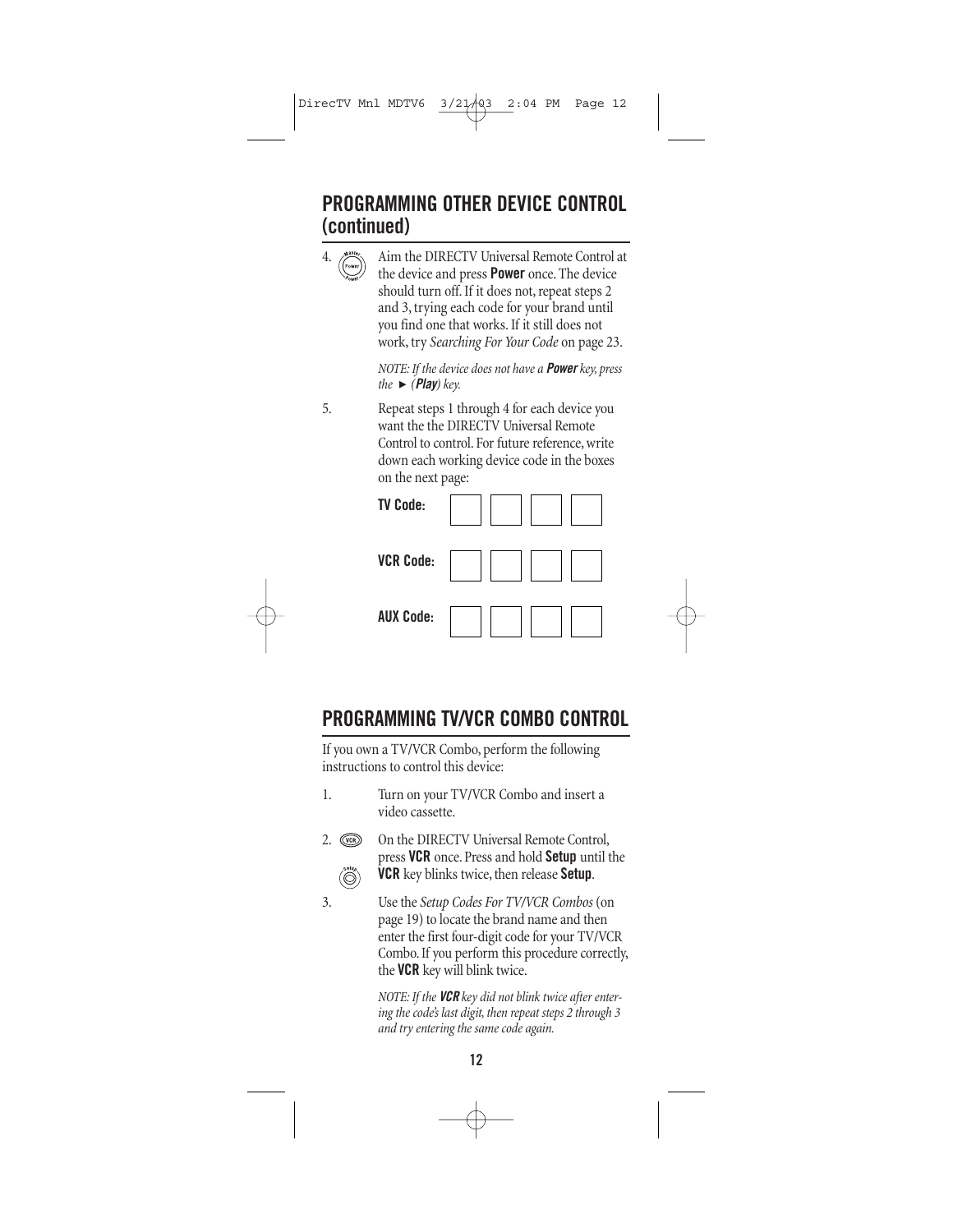

4. Aim the DIRECTV Universal Remote Control at your TV/VCR Combo and press **Power** once. The unit should turn off. If it does not respond, repeat steps 2 and 3, trying each code listed for your brand until you find one that works. If it still does not work, try *Searching For Your Code* on page 23.

5. If you've located a TV/VCR setup code that works your TV/VCR Combo and a separate TV code is also listed, you'll need to program this code into the DIRECTV Universal Remote Control to access volume control (see *Programming Other Device Control* on page 11).

> If there is no separate TV code listed, you will need to perform the following steps to access volume control:



a. Press and hold **Setup** until the **VCR** key blinks twice, then release **Setup**.



- b. Enter **9 9 3**. The **VCR** key will blink twice.
- $\circled{\scriptstyle\circ}$
- c. Press **VCR** once. The **VCR** key will blink twice.

6. For future reference, write down each working device code in the below boxes:

**TV/VCR Code:**



**TV Code (if used):**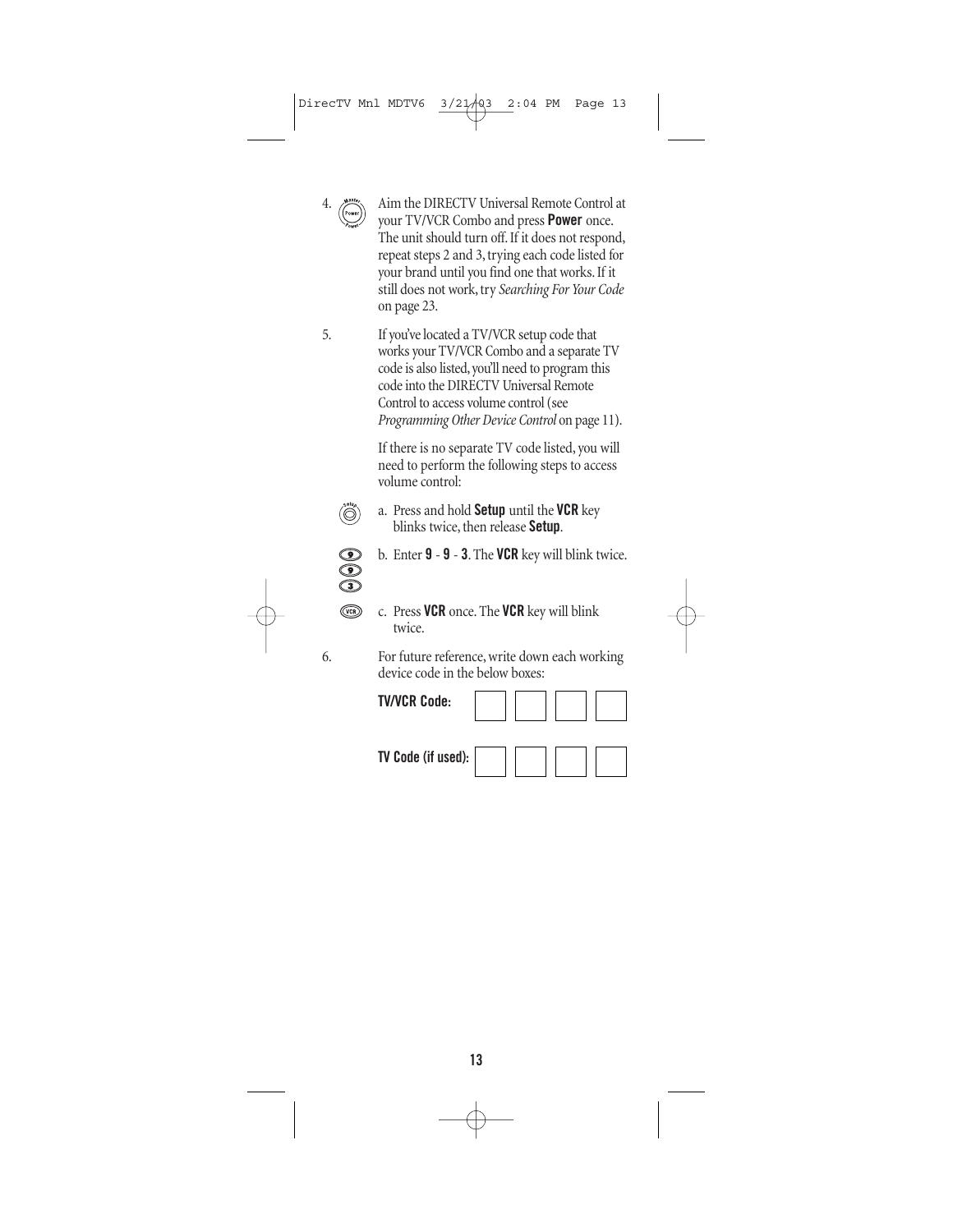### **MANUFACTURER'S CODES**

### **Setup Codes for TVs:**

| AOC                      | 0019,0030                                                   |
|--------------------------|-------------------------------------------------------------|
| Admiral                  | 0093,0463                                                   |
| Aiko                     | 0092                                                        |
| Akai                     | 0030                                                        |
| Alaron                   | 0179                                                        |
| America Action           | 0180                                                        |
| Anam                     | 0180                                                        |
| Audiovox                 | 0092, 0180, 0451, 0623                                      |
| Baysonic                 | 0180                                                        |
| Belcor                   | 0019                                                        |
| <b>Bell &amp; Howell</b> | 0016,0154                                                   |
| <b>Bradford</b>          | 0180                                                        |
| Brockwood                | 0019                                                        |
| <b>Broksonic</b>         | 0236, 0463                                                  |
| <b>CXC</b>               | 0180                                                        |
| Candle                   | 0030,0056                                                   |
| Carnivale                | 0030                                                        |
| Carver                   | 0054                                                        |
| Celebrity                | 0000                                                        |
| Cineral                  | 0092,0451                                                   |
| Citizen                  | 0030, 0056, 0060, 0092                                      |
| Concerto                 | 0056                                                        |
| Contec                   | 0180                                                        |
| Craig                    | 0180                                                        |
| Crosley                  | 0054                                                        |
| Crown                    | 0180                                                        |
| <b>Curtis Mathes</b>     | 0016, 0030, 0047, 0051, 0054, 0056, 0060, 0093, 0145, 0154, |
|                          | 0166, 0451, 0747, 1147, 1347                                |
| Daewoo                   | 0019, 0092, 0451, 0623, 0624                                |
| Daytron                  | 0019                                                        |
| Denon                    | 0145                                                        |
| Dumont                   | 0017,0019                                                   |
| Electroband              | 0000                                                        |
| Emerson                  | 0019, 0154, 0178, 0179, 0180, 0236, 0463, 0623, 0624        |
| Envision                 | 0030                                                        |
| Fisher                   | 0154                                                        |
| Fujitsu                  | 0179,0683                                                   |
| Funai                    | 0171,0179,0180                                              |
| Futuretech               | 0180                                                        |
| GE                       | 0021, 0047, 0051, 0093, 0178, 0451, 0747, 1147, 1347        |
| Gibralter                | 0017,0019,0030                                              |
| GoldStar                 | 0019, 0030, 0056, 0178                                      |
| Gradiente                | 0053,0056                                                   |
| Grunpy                   | 0179,0180                                                   |
| Hallmark                 | 0178                                                        |
| Harley Davidson          | 0179                                                        |
| Harman/Kardon            | 0054                                                        |
| Harvard                  | 0180                                                        |
|                          |                                                             |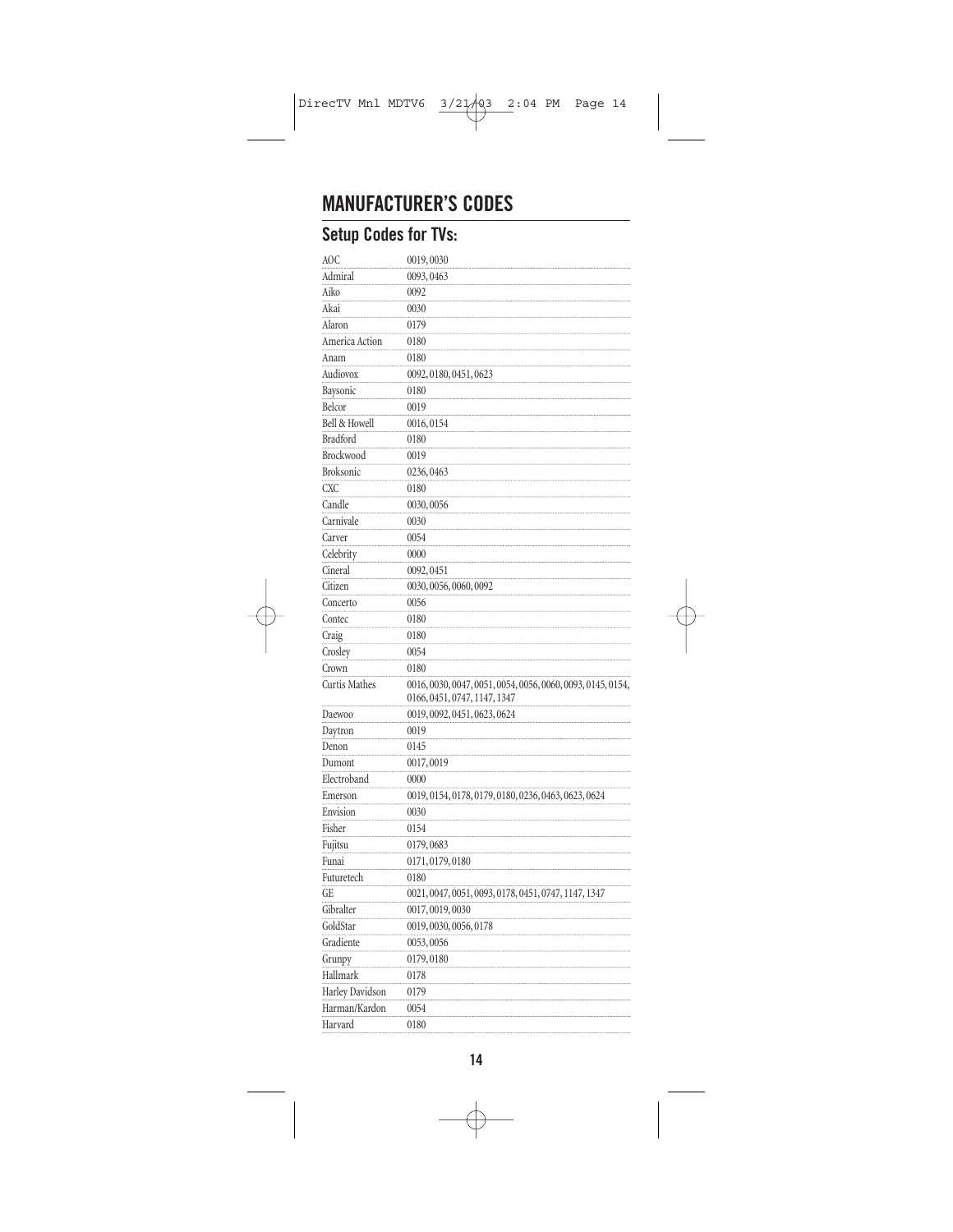| Hitachi           | 0016, 0056, 0145                                                          |
|-------------------|---------------------------------------------------------------------------|
| Infinity          | 0054                                                                      |
| Inteq             | 0017                                                                      |
| JBL               | 0054                                                                      |
| <b>JCB</b>        | 0000                                                                      |
| JVC               | 0053                                                                      |
| KEC               | 0180                                                                      |
| KTV               | 0030,0180                                                                 |
| Kenwood           | 0019,0030                                                                 |
| LG                | 0056                                                                      |
| LXI               | 0047, 0054, 0154, 0156, 0178, 0747                                        |
| Logik             | 0016                                                                      |
| Luxman            | 0056                                                                      |
| MGA               | 0019, 0030, 0150, 0178                                                    |
| МTC               | 0019, 0030, 0056, 0060                                                    |
| Magnavox          | 0030, 0054, 0179, 1254                                                    |
| Majestic          | 0016                                                                      |
| Marantz           | 0030,0054                                                                 |
| Matsushita        | 0250                                                                      |
| Megatron          | 0145,0178                                                                 |
| Memorex           | 0016, 0056, 0150, 0154, 0178, 0179, 0250, 0463                            |
| Midland           | 0017, 0047, 0051, 0747                                                    |
| Minutz            | 0021                                                                      |
| Mitsubishi        | 0019, 0093, 0150, 0178                                                    |
| Motorola          | 0093                                                                      |
| Multitech         | 0180                                                                      |
| <b>NAD</b>        | 0156, 0166, 0178                                                          |
| NEC               | 0019, 0030, 0056                                                          |
| NTC               | 0092                                                                      |
| Nikko             | 0030, 0092, 0178                                                          |
| Onwa              | 0180                                                                      |
| Optimus           | 0154, 0166, 0250                                                          |
|                   |                                                                           |
| Optonica<br>Orion | 0093, 0165                                                                |
|                   | 0179, 0236, 0463                                                          |
| Panasonic         | 0051,0250                                                                 |
| Penney            | 0019, 0021, 0030, 0047, 0051, 0056, 0060, 0156, 0178, 0747,<br>1347       |
| Philco            | 0019, 0030, 0054, 0145, 0463                                              |
| Philips           | 0054                                                                      |
| Pilot             | 0019,0030                                                                 |
| Pioneer           | 0166,0679                                                                 |
| Portland          | 0019,0092                                                                 |
| Prism             | 0051                                                                      |
| Proscan           | 0047,0747                                                                 |
| Proton            |                                                                           |
|                   | 0178                                                                      |
| Pulsar            | 0017,0019                                                                 |
| Quasar            | 0051, 0165, 0250                                                          |
| RCA               | 0019, 0047, 0051, 0090, 0093, 0679, 0747, 1047, 1147, 1247,<br>1347, 1447 |
| Radio Shack       | 0019, 0030, 0047, 0056, 0154, 0165, 0178, 0180, 0747                      |
| Realistic         | 0019, 0030, 0056, 0154, 0165, 0178, 0180                                  |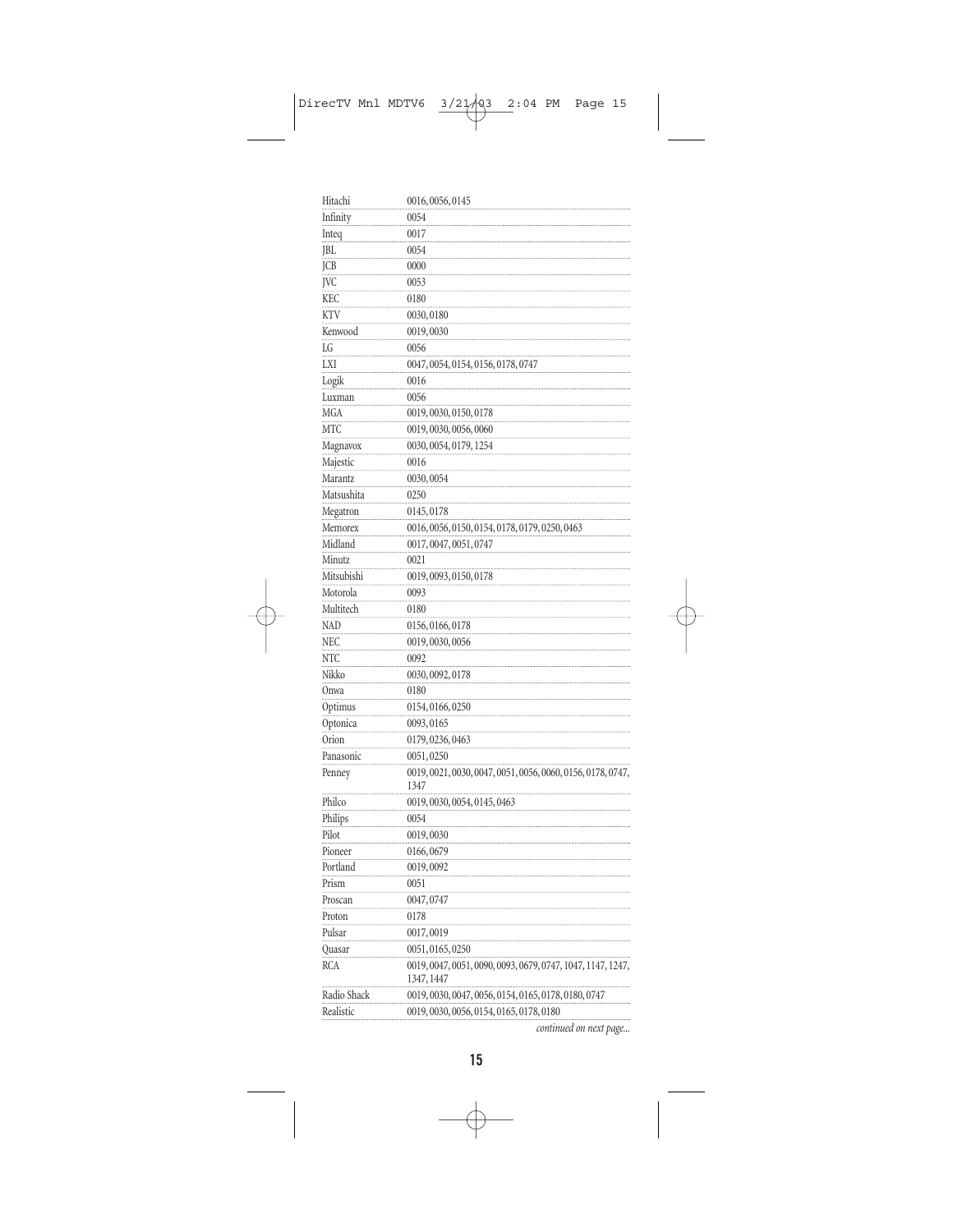# **MANUFACTURER'S CODES**

### **Setup Codes for TVs (continued):**

| Runco              | 0017,0030                                            |
|--------------------|------------------------------------------------------|
| SSS                | 0019,0180                                            |
| Sampo              | 0030                                                 |
| Samsung            | 0019, 0030, 0056, 0060, 0178                         |
| Sansei             | 0451                                                 |
| Sansui             | 0463                                                 |
| Sanyo              | 0154                                                 |
| Scimitsu           | 0019                                                 |
| Scotch             | 0178                                                 |
| Scott              | 0019, 0178, 0179, 0180, 0236                         |
| Sears              | 0047, 0054, 0056, 0154, 0156, 0171, 0178, 0179, 0747 |
| Semivox            | 0180                                                 |
| Semp               | 0156                                                 |
| Sharp              | 0093, 0165, 0688                                     |
| Shogun             | 0019                                                 |
| Signature          | 0016                                                 |
| Sony               | 0000                                                 |
| Soundesign         | 0178, 0179, 0180                                     |
| Squareview         | 0171                                                 |
| Starlite           | 0180                                                 |
| Supreme            | 0000                                                 |
| Sylvania           | 0030,0054                                            |
| Symphonic          | 0171                                                 |
| <b>TMK</b>         | 0056,0178                                            |
| <b>TNCi</b>        | 0017                                                 |
| Tandy              | 0093                                                 |
| Technics           | 0051,0250                                            |
| Technol Ace        | 0179                                                 |
| Techwood           | 0051,0056                                            |
| Teknika            | 0016, 0019, 0054, 0056, 0060, 0092, 0150, 0179, 0180 |
| Telefunken         | 0056                                                 |
| Toshiba            | 0060, 0154, 0156, 1256                               |
| Vector Research    | 0030                                                 |
| Victor             | 0053                                                 |
| Vidikron           | 0054                                                 |
| Vidtech            | 0019,0178                                            |
| Wards              | 0016, 0019, 0021, 0030, 0054, 0056, 0165, 0178, 0179 |
| White Westinghouse | 0463, 0623, 0624                                     |
| Yamaha             | 0019,0030                                            |
| Zenith             | 0016, 0017, 0092, 0463, 0624                         |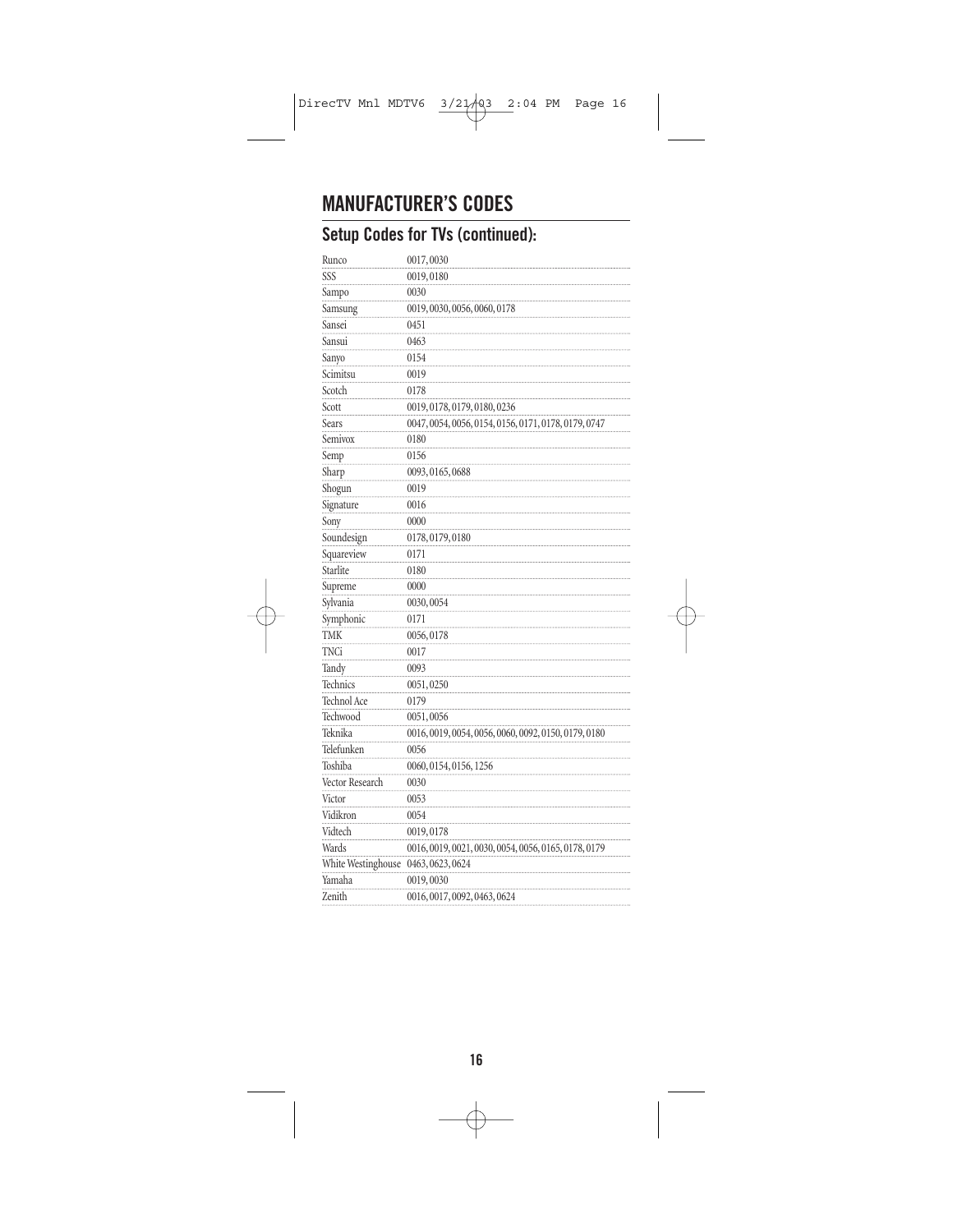### **Setup Codes for VCRs:**

| Admiral                  | 0048,0209                                      |
|--------------------------|------------------------------------------------|
| Adventura                | 0000                                           |
| Aiko                     | 0278                                           |
| Aiwa                     | 0000,0037                                      |
| America Action           | 0278                                           |
| American High            | 0035                                           |
| Asha                     | 0240                                           |
| Audiovox                 | 0037                                           |
| Beaumark                 | 0240                                           |
| Bell & Howell            | 0104                                           |
| <b>Broksonic</b>         | 0121, 0184, 0209, 0479                         |
| <b>CCE</b>               | 0072, 0278                                     |
| Calix                    | 0037                                           |
| Canon                    | 0035                                           |
| Carver                   | 0081                                           |
| Cineral                  | 0278                                           |
| Citizen                  | 0037,0278                                      |
| Colt                     | 0072                                           |
| Craig                    | 0037, 0047, 0072, 0240, 0271                   |
| Curtis Mathes            | 0035, 0060, 0162, 0760                         |
| Cybernex                 | 0240                                           |
| Daewoo                   | 0045, 0278                                     |
| Denon                    | 0042                                           |
| Dynatech                 | 0000                                           |
| Electrohome              | 0037                                           |
| Electrophonic            | 0037                                           |
| Emerex                   | 0032                                           |
| Emerson                  | 0000, 0037, 0043, 0121, 0184, 0209, 0278, 0479 |
| Fisher                   | 0047,0104                                      |
| Fuji                     | 0035                                           |
| Funai                    | 0000                                           |
| GE                       | 0035, 0048, 0060, 0240, 0760                   |
| Garrard                  | 0000                                           |
| Go Video                 | 0432,0526                                      |
| GoldStar                 | 0037,0038                                      |
| Gradiente                | 0000                                           |
| $HI-O$                   | 0047                                           |
| Harley Davidson          | 0000                                           |
| Harman/Kardon            | 0038,0081                                      |
| Harwood                  | 0072                                           |
| Hitachi                  | 0000,0042                                      |
| Hughes Network Sys. 0042 |                                                |
| JVC                      | 0067                                           |
| <b>KEC</b>               | 0037,0278                                      |
| KLH                      | 0072                                           |
| Kenwood                  | 0038,0067                                      |
| Kodak                    | 0035,0037                                      |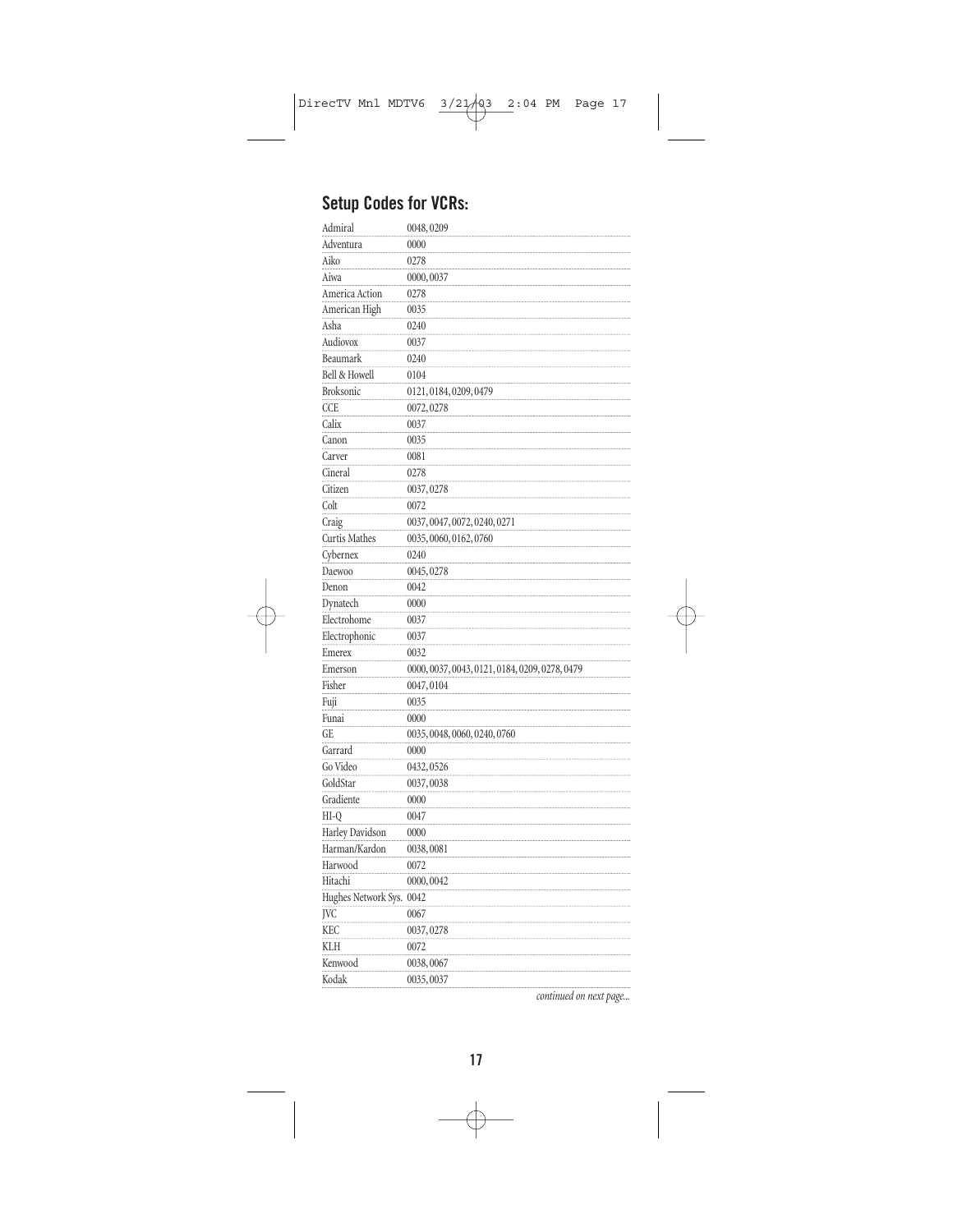### **MANUFACTURER'S CODES**

### **Setup Codes for VCRs (continued):**

| LXI                   | 0037                                                                                  |
|-----------------------|---------------------------------------------------------------------------------------|
| Lloyd's               | 0000                                                                                  |
| Logik                 | 0072                                                                                  |
| MEI                   | 0035                                                                                  |
| MGA                   | 0043,0240                                                                             |
| <b>MGN</b> Technology | 0240                                                                                  |
| MTC                   | 0000,0240                                                                             |
| Magnasonic            | 0278                                                                                  |
| Magnavox              | 0000, 0035, 0039, 0081                                                                |
| Magnin                | 0240                                                                                  |
| Marantz               | 0035,0081                                                                             |
| Marta                 | 0037                                                                                  |
| Matsushita            | 0035,0162                                                                             |
| Memorex               | 0000, 0035, 0037, 0039, 0047, 0048, 0104, 0162, 0209, 0240,<br>0479, 1037, 1162, 1262 |
| Minolta               | 0042                                                                                  |
| Mitsubishi            | 0043, 0048, 0067                                                                      |
| Motorola              | 0035,0048                                                                             |
| Multitech             | 0000,0072                                                                             |
| NEC                   | 0038,0067,0104                                                                        |
| Nikko                 | 0037                                                                                  |
| Noblex                | 0240                                                                                  |
| Olympus               | 0035                                                                                  |
| Optimus               | 0037, 0048, 0104, 0162, 0432, 1048, 1062, 1162, 1262                                  |
| Orion                 | 0184, 0209, 0479                                                                      |
| Panasonic             | 0035, 0162, 0225, 1062, 1162, 1262                                                    |
| Penney                | 0035, 0037, 0038, 0042, 0240                                                          |
| Pentax                | 0042                                                                                  |
| Philco                | 0035, 0209, 0479                                                                      |
| Philips               | 0035, 0081, 1081, 1181                                                                |
| Pilot                 | 0037                                                                                  |
| Pioneer               | 0067                                                                                  |
| Polk Audio            | 0081                                                                                  |
| Profitronic           | 0240                                                                                  |
| Proscan               | 0060,0760                                                                             |
| Protec                | 0072                                                                                  |
| Pulsar                | 0039                                                                                  |
| Quasar                | 0035, 0162, 1162                                                                      |
| <b>RCA</b>            | 0035, 0042, 0048, 0060, 0240, 0760                                                    |
| Radio Shack           | 0000, 1037                                                                            |
| Radix                 | 0037                                                                                  |
| Randex                | 0037                                                                                  |
| Realistic             | 0000, 0035, 0037, 0047, 0048, 0104                                                    |
| Runco                 | 0039                                                                                  |
| <b>STS</b>            | 0042                                                                                  |
| Samsung               | 0045,0240                                                                             |
| Sanky                 | 0039,0048                                                                             |
| Sansui                | 0000, 0067, 0209, 0271, 0479                                                          |
|                       |                                                                                       |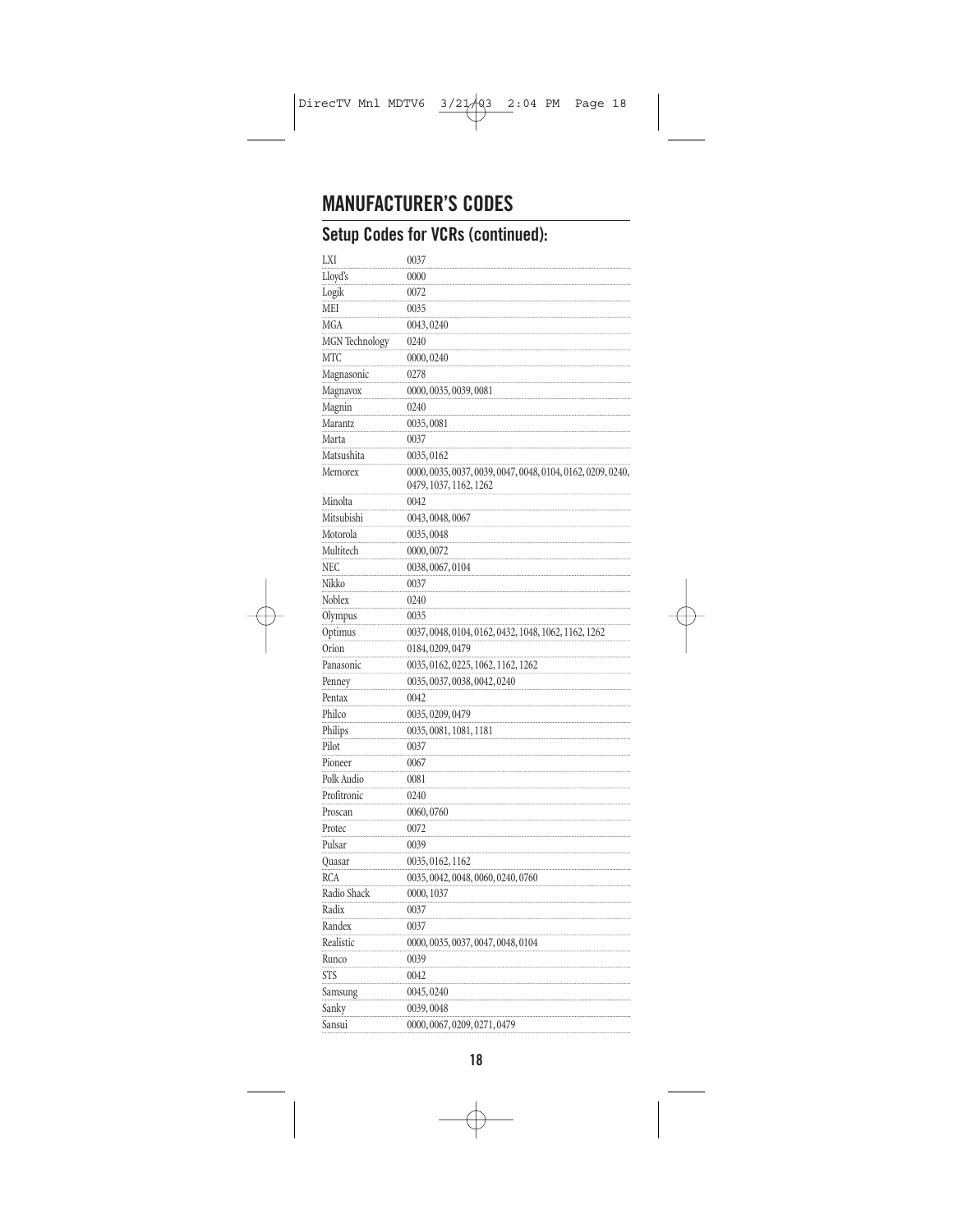| Sanyo              | 0047,0104,0240                                             |
|--------------------|------------------------------------------------------------|
| Scott              | 0043, 0045, 0121, 0184                                     |
| Sears              | 0000, 0035, 0037, 0042, 0047, 0104                         |
| Semp               | 0045                                                       |
| Sharp              | 0048                                                       |
| Shintom            | 0072                                                       |
| Shogun             | 0240                                                       |
| Singer             | 0072                                                       |
| Sony               | 0000, 0032, 0035, 1032                                     |
| Sylvania           | 0000, 0035, 0043, 0081                                     |
| Symphonic          | 0000                                                       |
| <b>TMK</b>         | 0240                                                       |
| Teac               | 0000                                                       |
| Technics           | 0035,0162                                                  |
| Teknika            | 0000, 0035, 0037                                           |
| Thomas             | 0000                                                       |
| Toshiba            | 0043,0045                                                  |
| Totevision         | 0037,0240                                                  |
| Unitech            | 0240                                                       |
| Vector             | 0045                                                       |
| Vector Research    | 0038                                                       |
| Video Concepts     | 0045                                                       |
| Videosonic         | 0240                                                       |
| Wards              | 0000, 0035, 0042, 0047, 0048, 0060, 0072, 0081, 0240, 0760 |
| White Westinghouse | 0072, 0209, 0278                                           |
| XR-1000            | 0000, 0035, 0072                                           |
| Yamaha             | 0038                                                       |
| Zenith             | 0000, 0039, 0209, 0479                                     |

### **Setup Codes for TV/VCR Combos:**

| American High     | 0035 (for TV use 0051)                                                          |
|-------------------|---------------------------------------------------------------------------------|
| <b>Brocksonic</b> | 0002, 0294,                                                                     |
| Colt              | 0072                                                                            |
| Curtis Mathis     | 0035 (for TV use 0051)                                                          |
| Daewoo            | 0278                                                                            |
| Emerson           | 0002, 0294, 0479                                                                |
| Funai             | 0000                                                                            |
| GE.               | 0035 (for TV use 0051), 0060 (for TV use 0047),<br>0048 (for TV use 0093), 0240 |
| Hitachi           | 0035 (for TV use 0051), 0000                                                    |
| HQ                | 0000                                                                            |
| Lloyds            | 0000                                                                            |
| <b>MGA</b>        | 0240                                                                            |
| Magnavox          | 0081 (for TV use 0054), 0035 (for TV use 0051), 0000                            |
| Magnin            | 0240                                                                            |
| Memorex           | 0037, 0162 (for TV use 0250)                                                    |
| Mitsubishi        | 0048 (for TV use 0093)                                                          |
| Orion             | 0002, 0294, 0479                                                                |
| Panasonic         | 0035 (for TV use 0051), 0162 (for TV use 0250)                                  |
| Penney            | 0035 (for TV use 0051), 0240, 0162 (for TV use 0250)                            |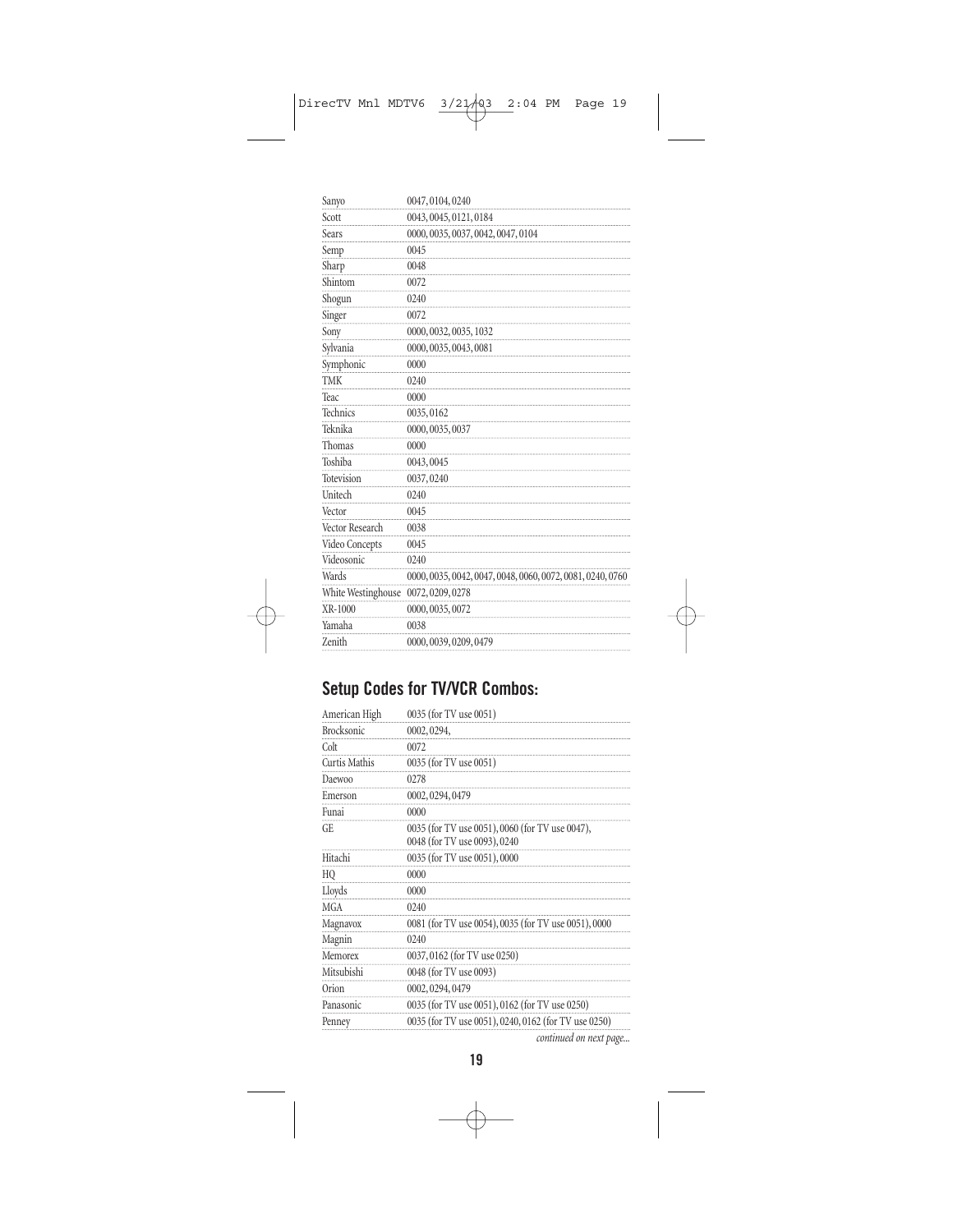# **MANUFACTURER'S CODES**

#### **Setup Codes for TV/VCR Combos (continued):**

|       | 0035 (for TV use 0051), 0162 (for TV use 0250)  |
|-------|-------------------------------------------------|
| RCA   | 0060 (for TV use 0047), 0035 (for TV use 0051), |
|       | 0048 (for TV use 0093)                          |
|       |                                                 |
| Sanvo |                                                 |
| Sears | 0000,0037                                       |
|       | 0048 (for TV use 0093)                          |
|       | 0032 (for TV use 0000)                          |
|       |                                                 |
|       |                                                 |

#### **Setup Codes for Digital Video Recorders (DVRs):**

| Panasonic Replay | 0614,0616 (program under VCR mode) |
|------------------|------------------------------------|
| Replay           | 0614,0616 (program under VCR mode) |
| TiVo             | 0618 (program under VCR mode)      |

#### **Setup Codes for DVD Players:**

| Apex          | 0672             |
|---------------|------------------|
| Denon         | 0490,0634        |
| Fisher        | 0670             |
| GE            | 0522             |
| Harman/Kardon | 0582             |
| Hitachi       | 0664             |
| Hiteker       | 0672             |
| <b>IVC</b>    | 0558,0623        |
| Kenwood       | 0534,0682        |
| Magnavox      | 0503,0675        |
| Marantz       | 0539             |
| Mitsubishi    | 0521             |
| Onkyo         | 0503,0627        |
| Optimus       | 0571             |
| Panasonic     | 0490,0632        |
| Philips       | 0503,0539        |
| Pioneer       | 0525, 0571, 0632 |
| Proscan       | 0522             |
| <b>RCA</b>    | 0522,0571        |
| Samsung       | 0573             |
| Sharp         | 0630             |
| Sony          | 0533             |
| Technics      | 0490             |
| Theta Digital | 0571             |
| Toshiba       | 0503             |
| Yamaha        | 0490,0545        |
| Zenith        | 0503,0591        |
|               |                  |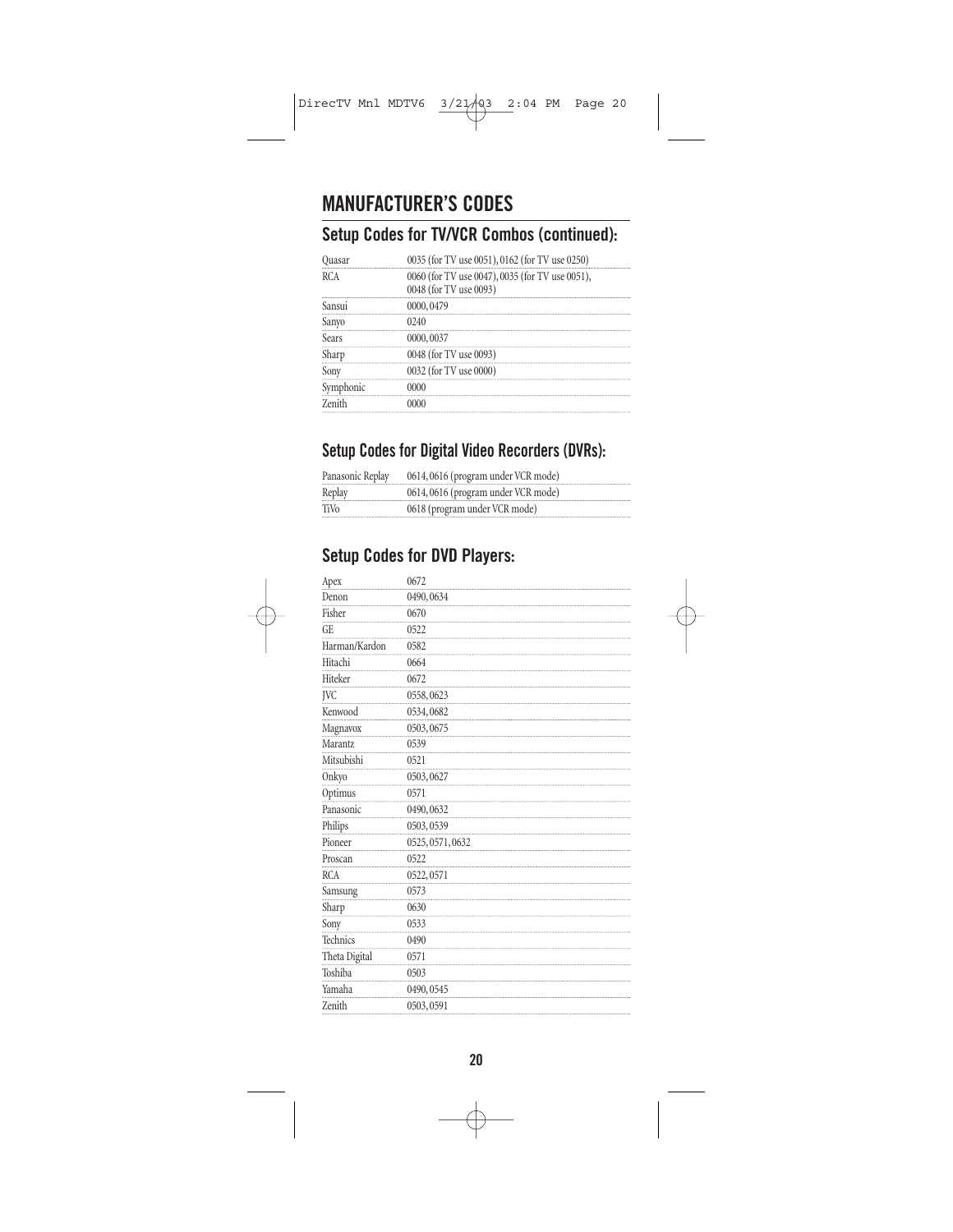### **Setup Codes for Stereo Receivers:**

| <b>ADC</b>           | 0531                               |
|----------------------|------------------------------------|
| ADC                  | 0531                               |
| Aiwa                 | 0121, 0158, 0189, 0405, 1089, 1405 |
| Capetronic           | 0531                               |
| Carver               | 0189, 1089, 1189                   |
| <b>Curtis Mathes</b> | 0080                               |
| Denon                | 0004, 1104, 1160                   |
| Garrard              | 0463                               |
| Harman/Kardon        | 0110,0189                          |
| <b>JBL</b>           | 0110                               |
| JVC                  | 0074                               |
| Kenwood              | 0027, 0186, 1027, 1313, 1569       |
| Linn                 | 0189                               |
| <b>MCS</b>           | 0039                               |
| Magnavox             | 0189, 0391, 0531, 1089, 1189       |
| Marantz              | 0039, 0189, 1089, 1189             |
| Onkyo                | 0135                               |
| Optimus              | 0080, 0186, 0531, 0670, 1023       |
| Panasonic            | 0039, 0309, 1518                   |
| Philips              | 0189, 0391, 1089, 1189             |
| Pioneer              | 0014, 0080, 0150, 0531, 0630, 1023 |
| Polk Audio           | 0189                               |
| Proscan              | 1254                               |
| Quasar               | 0039                               |
| <b>RCA</b>           | 0080, 0531, 1023, 1254             |
| Sansui               | 0189, 1089                         |
| Sharp                | 0186                               |
| Sony                 | 0158, 1058, 1158, 1258             |
| Soundesign           | 0670                               |
| Sunfire              | 1313                               |
| Teac                 | 0463                               |
| Technics             | 0039, 0309, 1308, 1309, 1518       |
| Thorens              | 1189                               |
| Victor               | 0074                               |
| Wards                | 0014, 0080, 0158, 0189             |
| Yamaha               | 0176, 0186, 1176                   |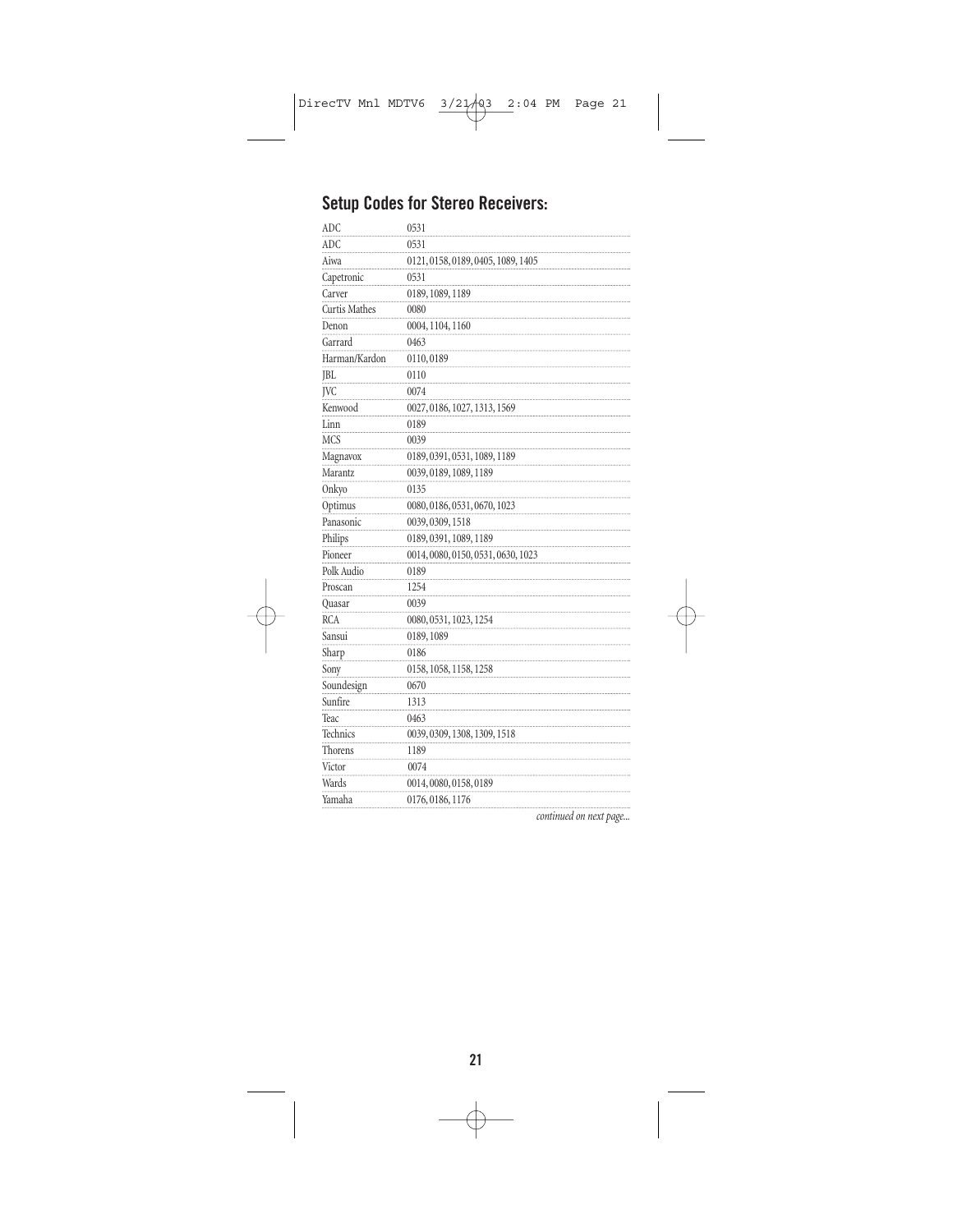## **MANUFACTURER'S CODES (continued)**

### **Setup Codes for Stereo Amplifiers:**

| 0406      |
|-----------|
| 0269      |
| 0300      |
| 0160      |
| 0892      |
| 0331      |
| 0269      |
| 0269      |
| 0269,0892 |
| 0300      |
| 0308      |
| 0269,0892 |
| 0013,0300 |
| 0269,0892 |
| 0300      |
| 0220,0689 |
| 0308      |
| 0331      |
| 0013      |
| 0354      |
|           |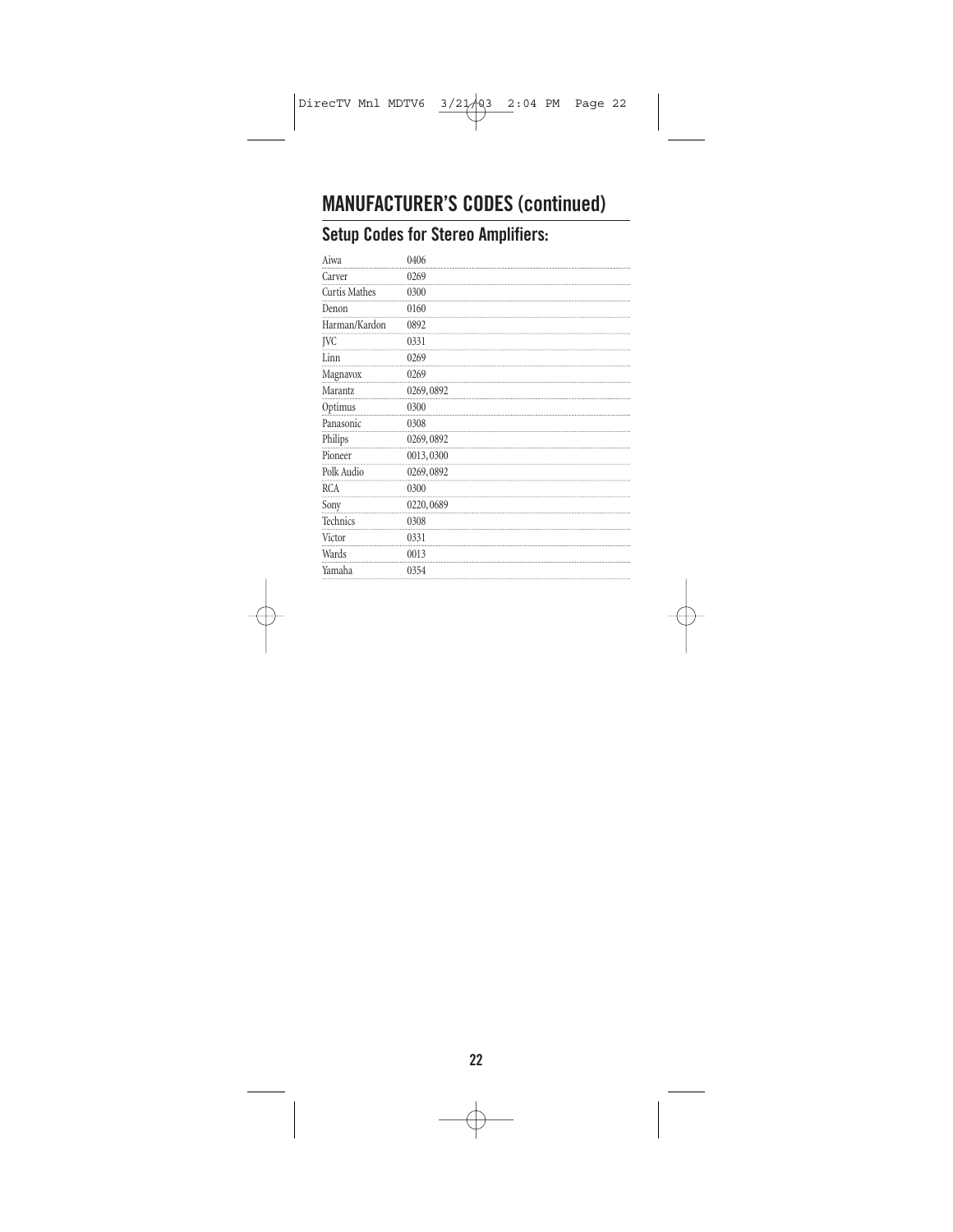# **SEARCHING FOR YOUR CODE**

If your TV,VCR, DIRECTV® Receiver, or auxiliary device does not respond to the DIRECTV Universal Remote Control after trying all of the codes listed for your brand, or if your brand is not listed at all, try searching for your code.

For example, to search for a code for your TV:

- 1. Turn on your TV.
	- $\hat{(\mathbb{O})}$

2.  $\circled{r}$  On the DIRECTV Universal Remote Control, press **TV** once. Then press and hold **Setup** until the **TV** key blinks twice, then release **Setup**.



3. Enter **9** - **9** - **1**. The **TV** key will blink twice.



Aim the remote control at the TV and slowly alternate between pressing **Power** and **TV**. Stop when the TV turns off.

*NOTE: In the search mode, the DIRECTV Universal Remote Control will send IR codes from its library to the selected device, starting with the most popular code first.*

- 5. Press **Setup** once to lock in the code.
- 

6. To search for the codes of your other devices, repeat steps 1 through 5, but substitute the appropriate key (i.e., **VCR**, **AUX**, or **SAT**) for the device you are searching for.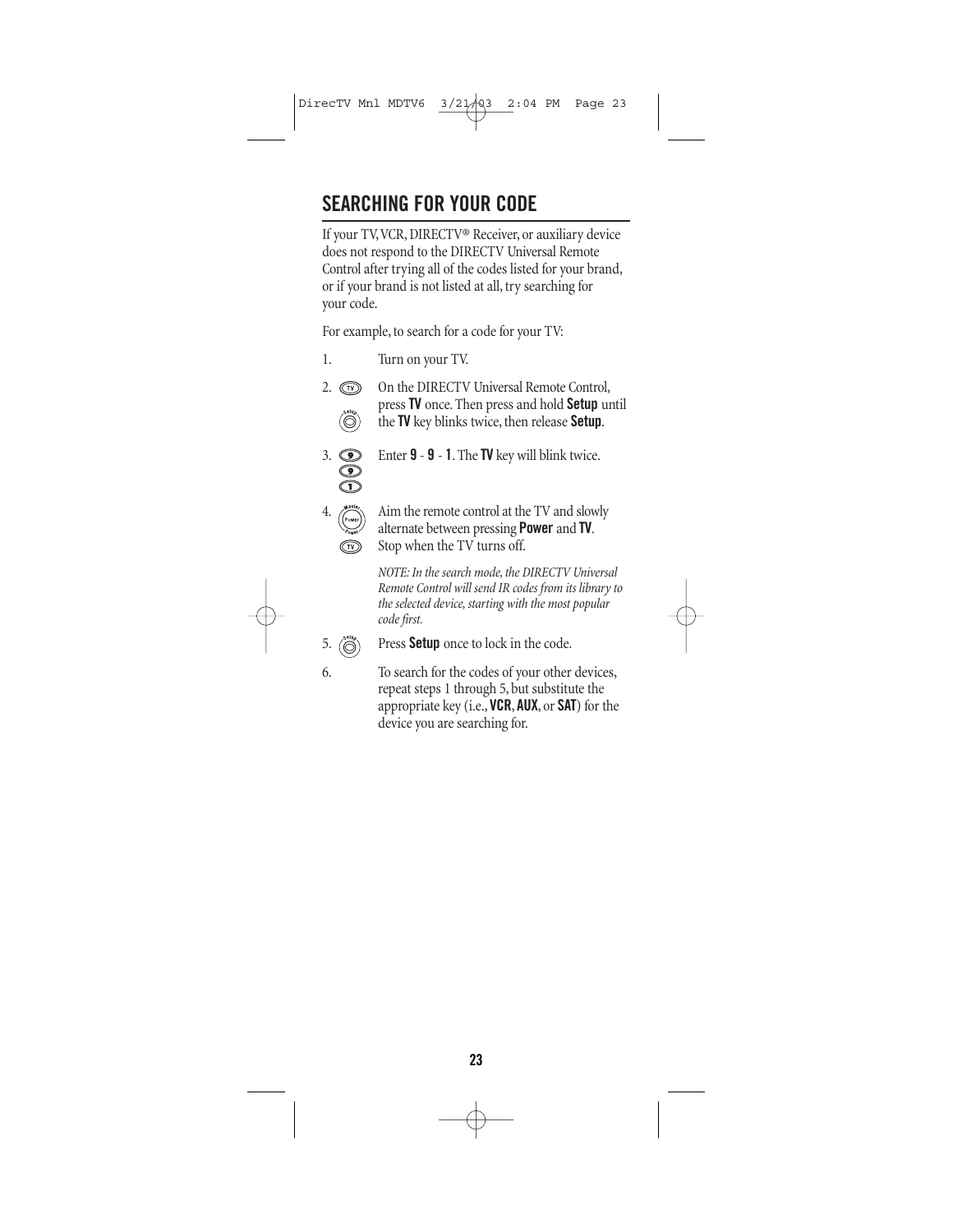# **CHECKING THE CODES**

If you have set up the DIRECTV® Universal Remote Control using the *Searching For Your Code* procedure (on the previous page), you may need to find out which fourdigit code is operating your equipment. For example, to find out which code is operating your TV:

- 1. Turn on your TV.
- 2.  $\circled{r}$  On the DIRECTV Universal Remote Control, press **TV** once. Then press and hold **Setup** until  $\ddot{\textcircled{}}$ the **TV** key blinks twice, then release **Setup**.
- 3. Enter **9 9 0**.

4. To view the code for the first digit, press **1** once. Wait 3 seconds and count the number of LED blinks (e.g., 3 blinks  $=$  3) and write down the number in the leftmost TV Code box on page 12.

*NOTE: If a code digit is "0", the LED will not blink.*



5. Repeat step 4 three more times for remaining digits. Use **2** for the second digit, **3** for the third digit, and **4** for the fourth digit. Finish writing down the code in the TV Code boxes (on page 12).

6. To check for other device codes, repeat steps 1 to 5, but substitute the appropriate key (i.e.,**VCR**, **AUX**, or **SAT**) for the device you are checking. Write down the codes in the appropriate boxes on pages 10 and 12.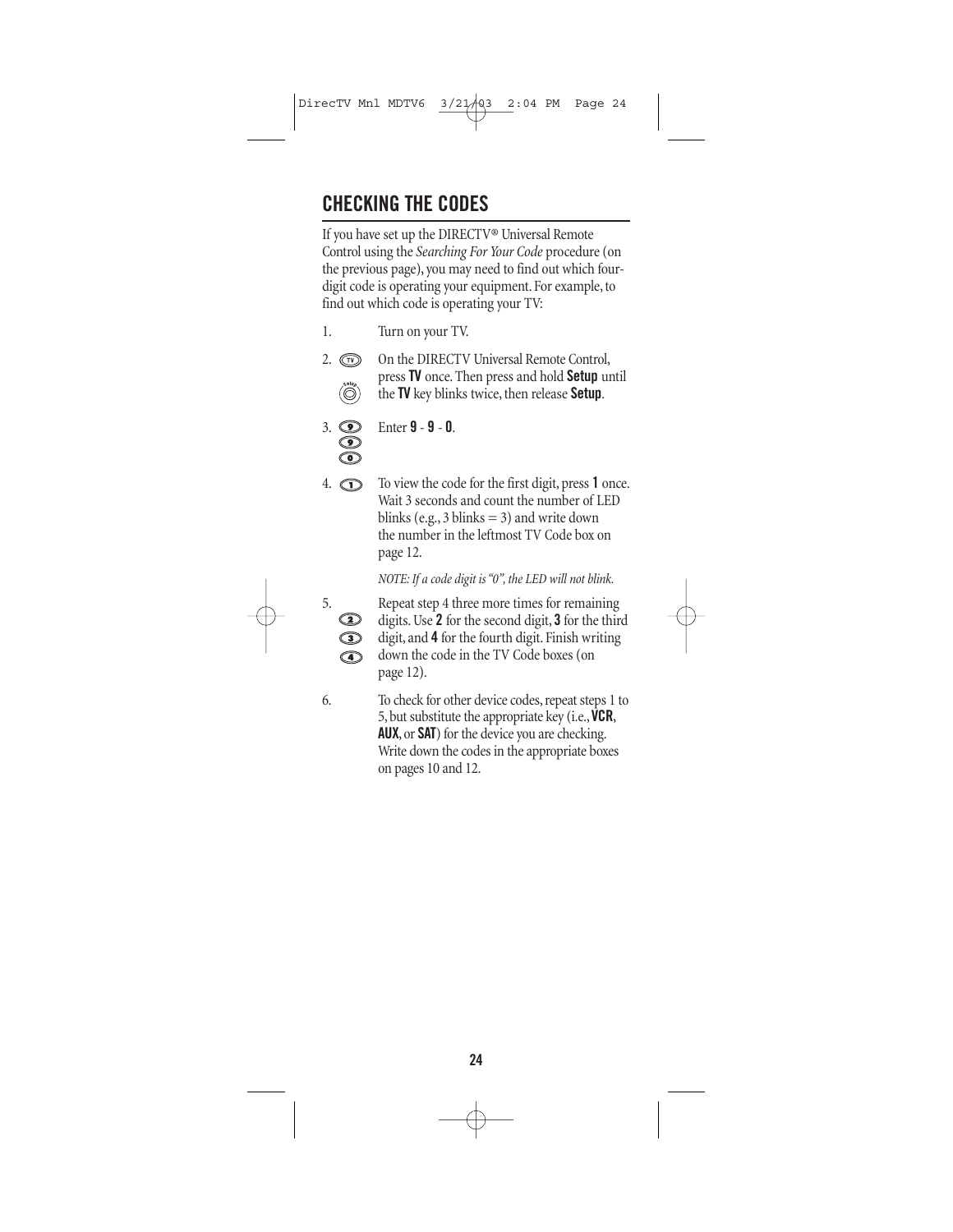# **USING THE MASTER POWER KEY**

The DIRECTV® Universal Remote Control is equipped with a unique feature that allows you to sequentially turn on or off all of your home entertainment devices with a single key press in the following way:

- 
- 1. Point the remote control at the devices.



2. Press and hold **Power**for 3 seconds to activate the Master Power feature. Thereafter, your DIRECTV Universal Remote Control will sequentially turn on or off all of your home entertainment devices.

> Depending on what mode is currently selected, the DIRECTV Universal Remote Control will send IR commands to the devices in this order:

| <b>Start Mode</b> | Device On/Off       | <b>End Mode</b> |
|-------------------|---------------------|-----------------|
| SAT               | TV, VCR, AUX        | SAT             |
| TV                | VCR, AUX, SAT       | SAT             |
| VCR               | AUX, SAT, TV        | SAT             |
| AUX               | <b>SAT, TV, VCR</b> | SAT             |

For example, if **TV** is selected, pressing and holding **Power** for 3 seconds will first turn on (or off) the TV, then the VCR, then the auxiliary device, and finally the DIRECTV Receiver.

*NOTE: The DIRECTV Universal Remote Control always defaults to the SAT mode after all devices are turned off. Therefore, the initial power-on settings will always be SAT,TV, VCR, and AUX, with the remote control returning to the SAT mode as long as no other device key is pressed first.*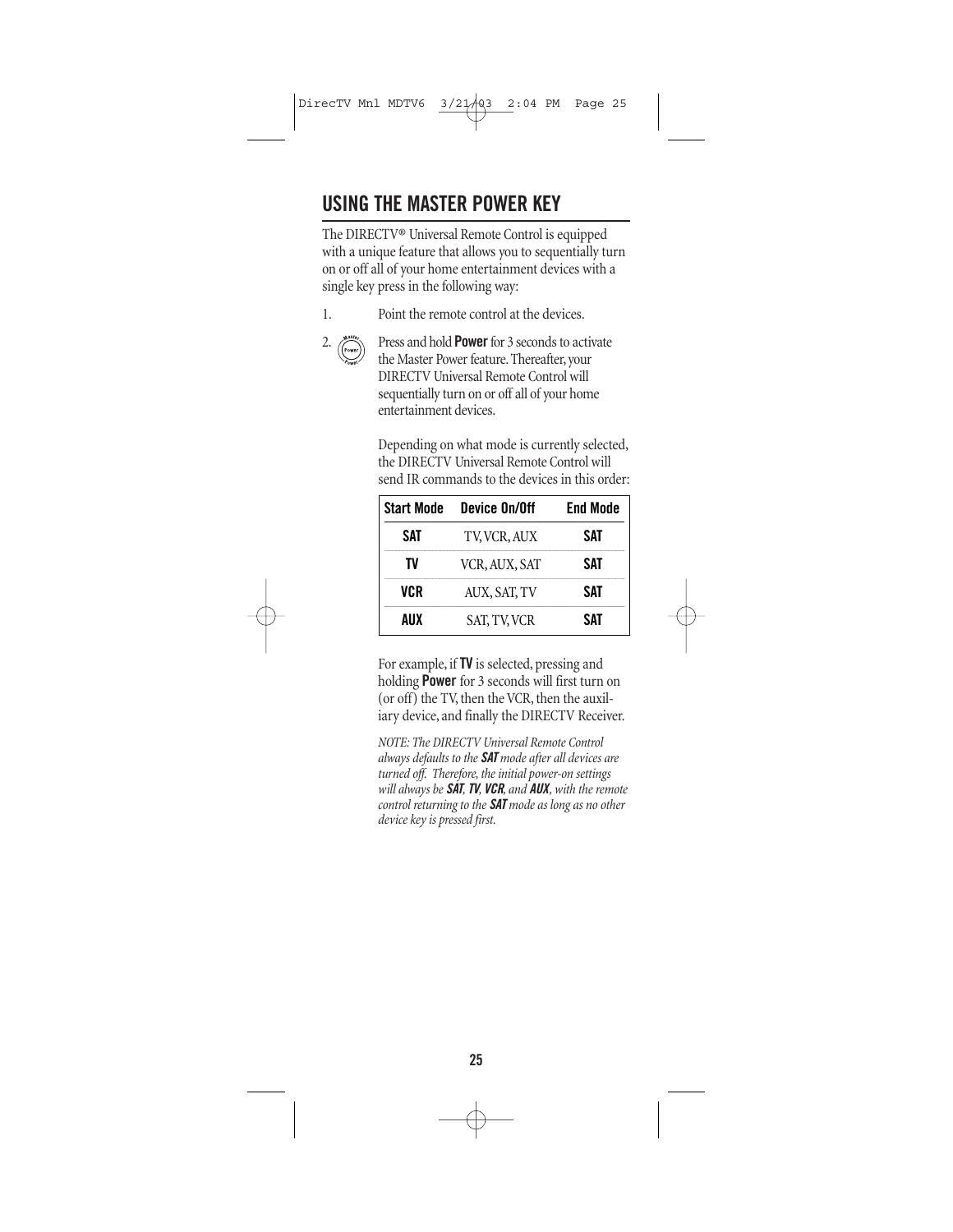# **RE-ASSIGNING DEVICE KEYS**

The DIRECTV® Universal Remote Control can be set up to control a second TV or VCR, or any combination of up to four home entertainment devices. For example, to have the DIRECTV Universal Remote Control a TV, a DIRECTV Receiver, and *two* VCRs, you will need to re-assign the unused **AUX** key to operate the second VCR as follows:

- 1. **(a)** On the DIRECTV Universal Remote Control, press **AUX** once. Then press and hold **Setup**   $\binom{\text{set}_y}{\text{set}_y}$ until the **AUX** key blinks twice, then release **Setup**.
- - 2. Enter **9 9 2**.
- 3. Press **VCR** once, then press **AUX** once. The **AUX** key will blink twice.  $\textcircled{AUX}$
- 4. The **AUX** key is now ready to be programmed for your second VCR. See *Programming Other Device Control* on page 11.

To re-assign other device keys, repeat steps 1 to 4 and substitute the key sequence using the following chart:

| <b>To Re-Assign</b>             | <b>Perform Key Sequence</b>   |
|---------------------------------|-------------------------------|
| <b>VCR</b> as 2nd TV key:       | Setup - 9 - 9 - 2 - TV - VCR  |
| <b>VCR</b> as 2nd AUX key:      | Setup - 9 - 9 - 2 - AUX - VCR |
| <b>VCR</b> as 2nd SAT key:      | Setup - 9 - 9 - 2 - SAT - VCR |
| <b>VCR</b> back to <b>VCR</b> : | Setup - 9 - 9 - 2 - VCR - VCR |
| <b>AUX</b> as 2nd TV key:       | Setup - 9 - 9 - 2 - TV - AUX  |
| <b>AUX</b> as 2nd VCR key:      | Setup - 9 - 9 - 2 - VCR - AUX |
| <b>AUX</b> as 2nd SAT key:      | Setup - 9 - 9 - 2 - SAT - AUX |
| <b>AUX</b> back to <b>AUX</b> : | Setup - 9 - 9 - 2 - AUX - AUX |

Upon completion of a re-assignment, the selected mode key will blink twice to confirm your selection. Then, you'll need to program device control (see *Programming Other Device Control* on page 11).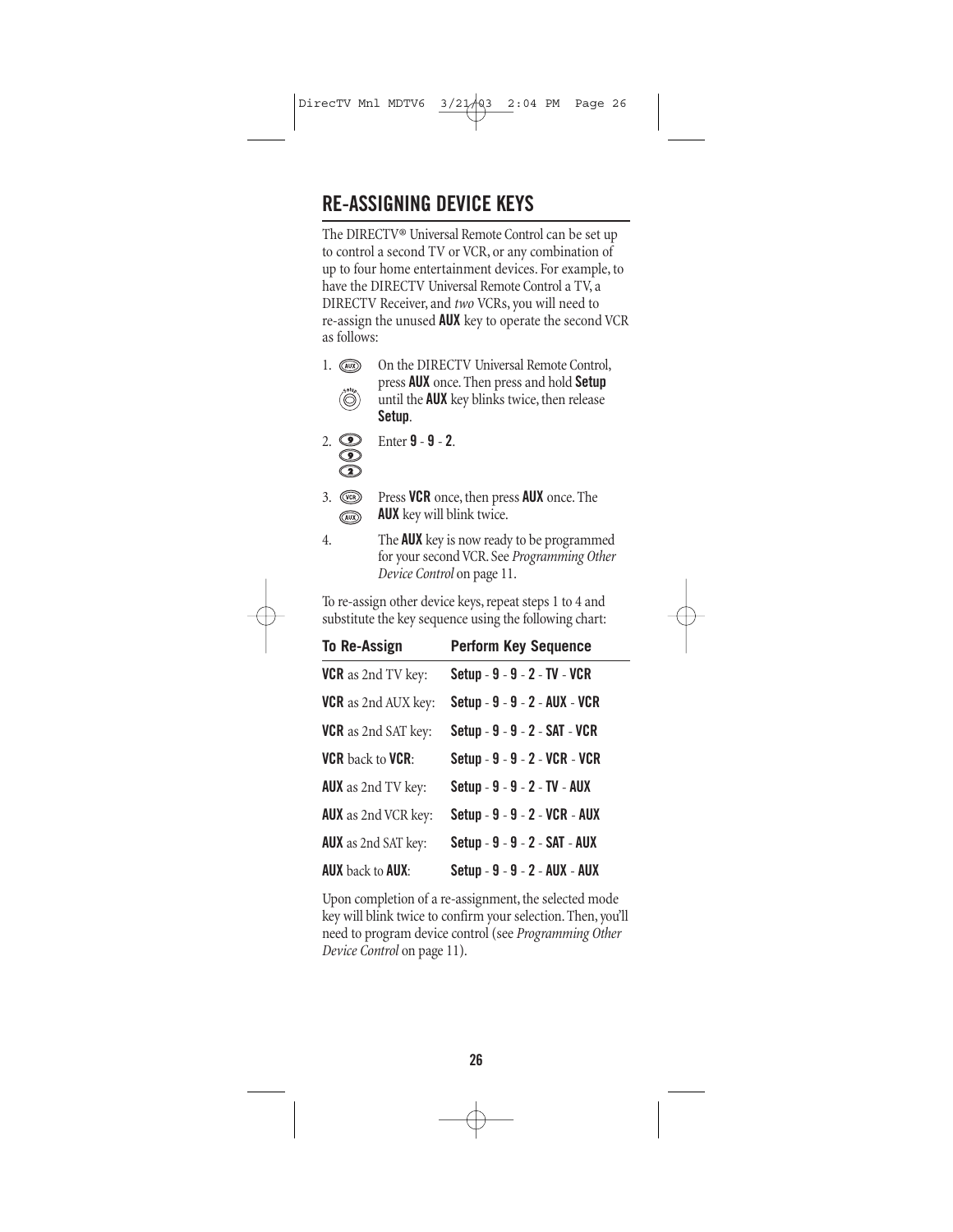# **CHANGING VOLUME LOCK**

The DIRECTV® Universal Remote Control is set to control volume of a device through your TV while in the TV,VCR, or SAT mode. However, in the AUX mode, you still have separate control of of your auxilary device's volume. If your TV is not remote controllable, or if you would like the volume to be controlled by a different device, you can change the Volume Lock setting to control a volume through a non-associated mode (e.g., through the *VCR* in the TV mode).

### **To Change Volume Lock To The VCR Mode:**

- 1. Con the DIRECTV Universal Remote Control, press **VCR** once. Then press and hold **Setup**   $\dddot{\odot}$ until the **VCR** key blinks twice, then release **Setup**.
- 2. Enter **9 9 3**.
- 3. Press **VCR** once. It will blink twice.
- 4. Now, whenever you press **Volume** or **Mute**, volume will be controlled by your VCR.

#### **To Change Volume Lock To The SAT Mode (Selected Models Only) :**

1. (SAT) On the DIRECTV Universal Remote Control, press **SAT** once. Then press and hold  $\dddot{\odot}$ **Setup** until the **SAT** key blinks twice, then release **Setup**.



2. Enter **9** - **9** - **3**.

- 3. Press **SAT** once. It will blink twice.
- 4. Now, whenever you press **Volume** or **Mute**, volume will be controlled by your satellite receiver.

#### **To Change Volume Lock To The AUX Mode:**

*NOTE: Performing these steps will allow you to access the volume control of your auxilary device in all modes.*

1. (a) On the DIRECTV Universal Remote Control, press **AUX** once. Then press and hold **Setup**  until the **AUX**key blinks twice, then release **Setup**.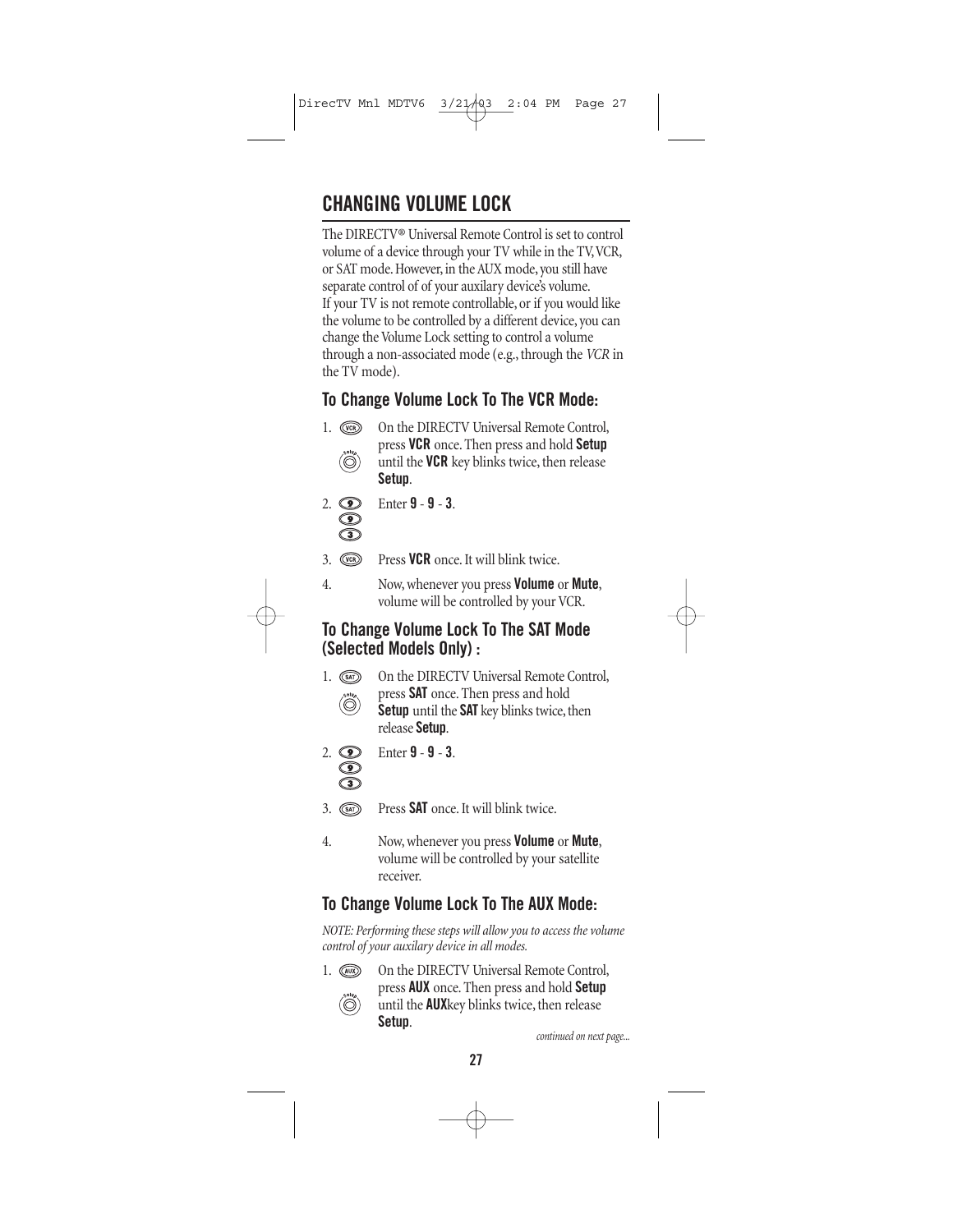# **CHANGING VOLUME LOCK**

#### **To Change Volume Lock To The AUX Mode (continued):**



2. Enter **9** - **9** - **3**.

- 3. Press **AUX** once. It will blink twice.
- 4. Now, whenever you press **Volume** or **Mute**, volume will be controlled by your auxilary device.

#### **To Change Volume Lock Back To The TV Mode:**

1.  $\circled{r}$  On the DIRECTV Universal Remote Control, press **TV** once. Then press and hold **Setup** until  $\ddot{\textcircled{\circ}}$ the **TV** key blinks twice, then release **Setup**.



2. Enter **9** - **9** - **3**.

- 3. Press **TV** once. It will blink twice.
- 4. Now, whenever you press **Volume** or **Mute**, volume will again be controlled by your TV.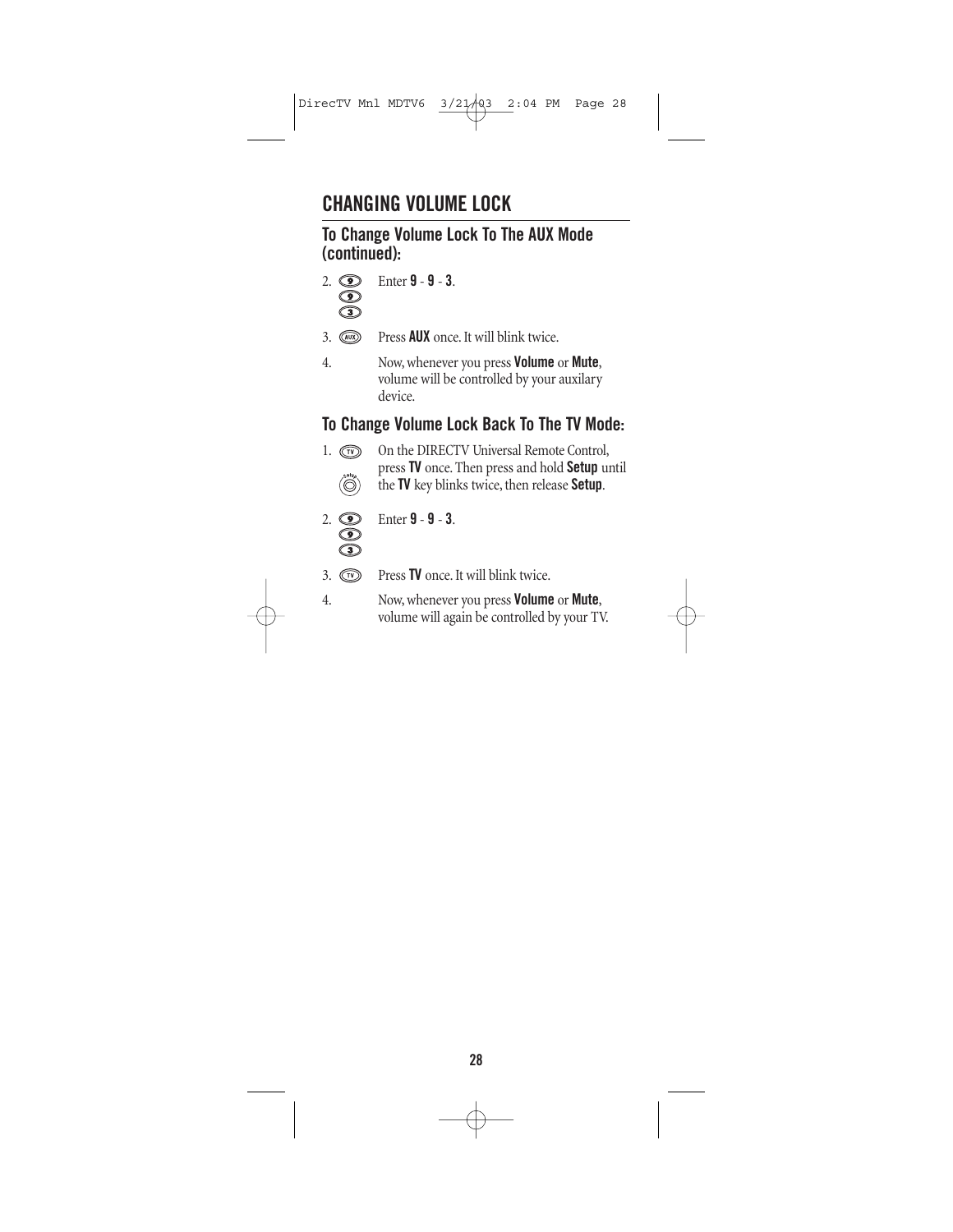# **TROUBLESHOOTING**

| PROBLEM:  | Mode key does not blink when you press a key.                                                                                                                                                                                                |
|-----------|----------------------------------------------------------------------------------------------------------------------------------------------------------------------------------------------------------------------------------------------|
| SOLUTION: | Replace the batteries with two (2) new AA<br>alkaline batteries (see page 8).                                                                                                                                                                |
| PROBLEM:  | Mode key blinks when you press a key, but home<br>entertainment device does not respond.                                                                                                                                                     |
| SOLUTION: | Make sure you are aiming the DIRECTV®<br>Universal Remote Control at your home<br>entertainment device and that you are within<br>15 feet of the device you are trying to control.                                                           |
| PROBLEM:  | The DIRECTV Universal Remote Control does<br>not control home entertainment devices or<br>commands are not performing properly.                                                                                                              |
| SOLUTION: | Try all listed codes for the device brand being set<br>up. Make sure all home entertainement devices<br>can be operated with an infrared remote control.                                                                                     |
| PROBLEM:  | TV/VCR combo does not respond properly.                                                                                                                                                                                                      |
| SOLUTION: | Use the VCR codes for your brand. Some combo<br>units may require both a TV code and a VCR<br>code for full operation (see page 12).                                                                                                         |
| PROBLEM:  | No volume on a second TV.                                                                                                                                                                                                                    |
| SOLUTION: | Follow instructions in Changing Volume Lock<br>(see page 27).                                                                                                                                                                                |
| PROBLEM:  | Channel A, Channel V, and Previous CH<br>do not work for your RCA TV.                                                                                                                                                                        |
| SOLUTION: | Due to RCA design (1983-1987), only the original<br>remote control will operate these functions.                                                                                                                                             |
| PROBLEM:  | Changing channels does not work properly.                                                                                                                                                                                                    |
| SOLUTION: | If original remote control required pressing<br>ENTER to change channels, press <b>ENTER</b> on the<br>remote control after entering a channel number.                                                                                       |
| PROBLEM:  | Tried "Search Method" and still could not find a<br>working code.                                                                                                                                                                            |
| SOLUTION: | Try the "Search Method" again after clearing out<br>the device key as follows: Press and hold Setup<br>until mode key blinks twice, then release. Next<br>enter 9 - 9 - 2. Then press and release the device<br>key to be cleared two times. |
| PROBLEM:  | Remote control does not turn on Sony or Sharp<br><b>TV/VCR Combo.</b>                                                                                                                                                                        |
| SOLUTION: | For power on, these products require program-<br>ming TV codes on the remote control. For Sony,<br>use TV code 0000 and VCR code 0032. For Sharp,<br>use TV code 0093 and VCR code 0048.                                                     |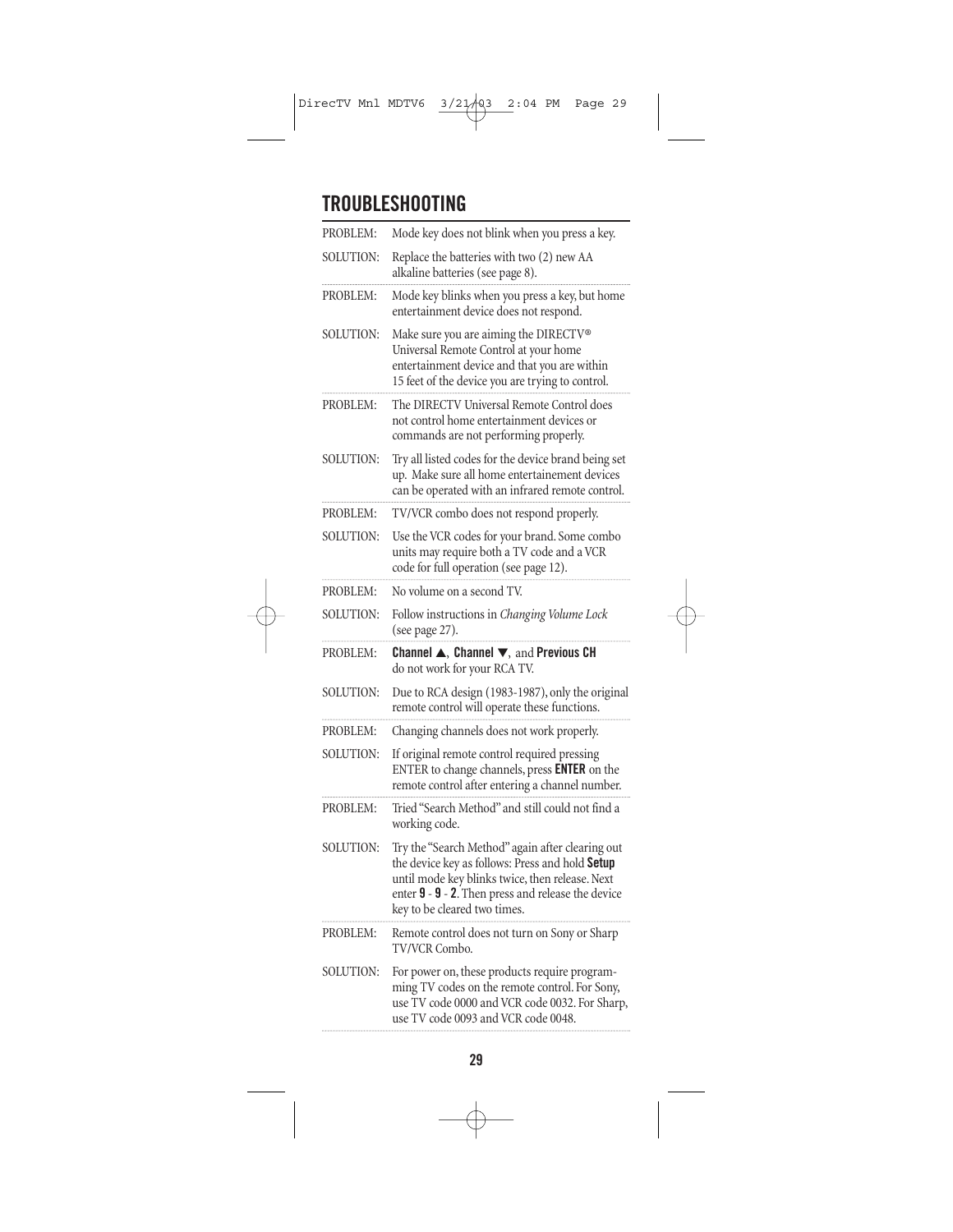### **REPAIR OR REPLACEMENT POLICY**

If the DIRECTV® Universal Remote Control does not function properly, DIRECTV will, in our sole discretion, repair or replace the DIRECTV Universal Remote Control, provided that:

- a. You are a customer of DIRECTV and your account is in good standing; and
- b. The problem with the DIRECTV Universal Remote Control was not caused by abuse, mishandling, alteration, accident, failure to follow operating, maintenance or environmental instructions set forth in this User Guide, or service performed by someone other than DIRECTV.

THE DIRECTV UNIVERSAL REMOTE CONTROL IS PROVIDED ON AN AS IS,AS AVAILABLE BASIS, SOLELY FOR YOUR NON-COMMERCIAL, RESIDENTIAL USE. DIRECTV DOES NOT MAKE ANY REPRESENTATIONS OR WARRANTIES OF ANY KIND,WHETHER STATUTORY, EXPRESS OR IMPLIED, REGARDING THE DIRECTV UNIVERSAL REMOTE CONTROL, INCLUDING ANY IMPLIED WARRANTY OF MERCHANTABILITY, NON-INFRINGEMENT OR FITNESS FOR A PARTICULAR PURPOSE OR IMPLIED WARRANTIES ARISING FROM A COURSE OF DEALING OR COURSE OF PERFOR-MANCE.**DIRECTV EXPRESSLY DISCLAIMS ANY REPRESENTATION OR WARRANTY THAT THE DIRECTV UNIVERSAL REMOTE CONTROL WILL BE ERROR FREE.**NO ORAL ADVICE OR WRITTEN INFORMATION GIVEN BY DIRECTV, ITS EMPLOYEES, AND LICENSORS OR THE LIKE SHALL CREATE A WARRANTY; NOR SHALL CUSTOMER RELY ON ANY SUCH INFORMATION OR ADVICE.

UNDER NO CIRCUMSTANCES, INCLUDING NEGLI-GENCE, SHALL DIRECTV OR ANYONE ELSE INVOLVED IN ADMINISTERING, DISTRIBUTING, OR PROVIDING THE DIRECTV UNIVERSAL REMOTE CONTROL BE LIABLE FOR ANY INDIRECT, INCIDENTAL, SPECIAL OR CONSEQUENTIAL DAMAGES, INCLUDING,WITHOUT LIMITATION, LOSS OF REVENUES OR INABILITY TO USE THE DIRECTV UNIVERSAL REMOTE CONTROL, MISTAKES, OMISSIONS, INTERRUPTIONS, DEFECTS, FAILURE OF PERFORMANCE, EVEN IF DIRECTV HAS BEEN ADVISED OF THE POSSIBILITY OF SUCH LOSSES. Because some states do not allow the exclusion or limitation of liability for consequential or incidental damages, in such states, DIRECTV's liability is limited to the greatest extent permitted by law.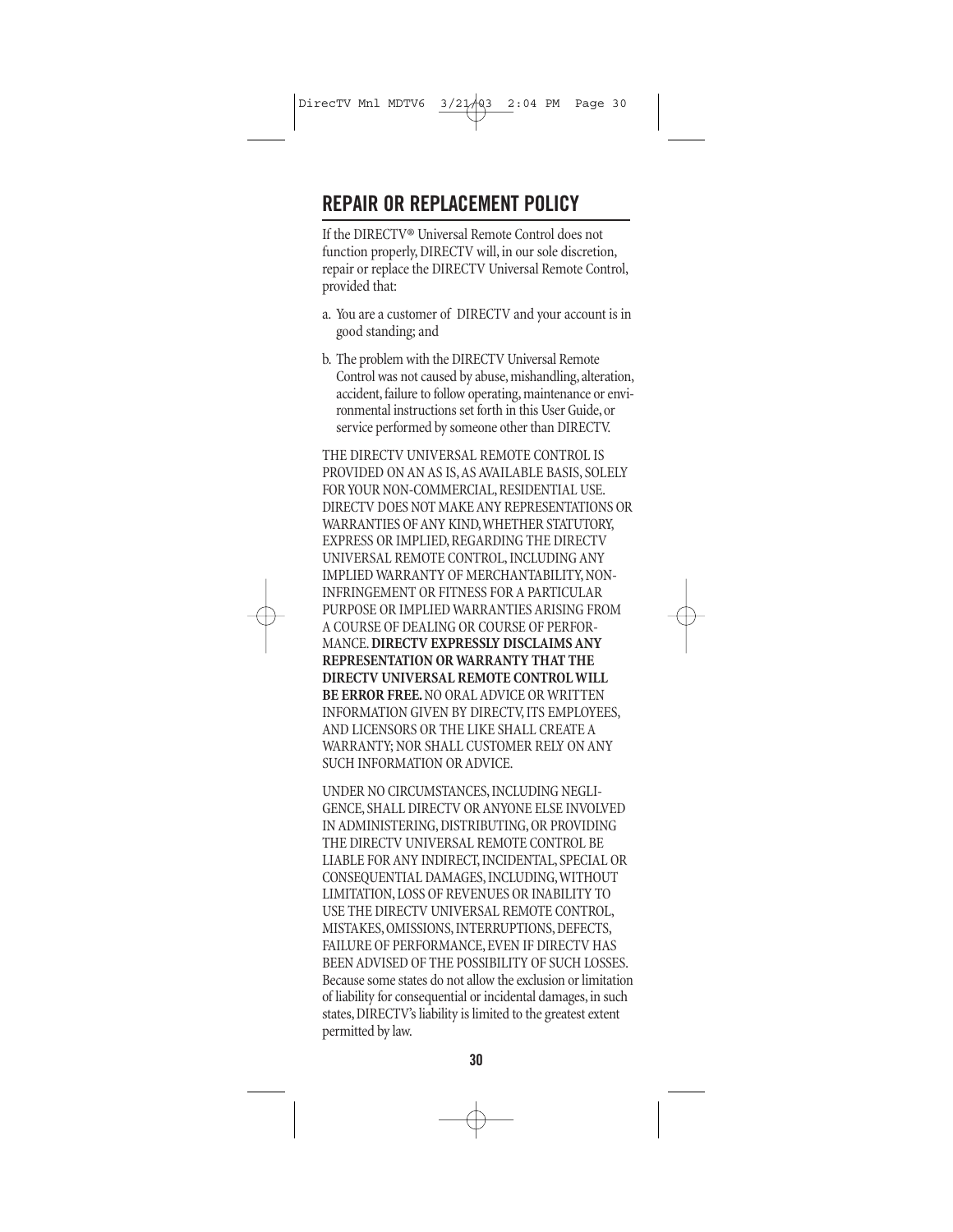### **ADDITIONAL INFORMATION**

This product does not have any user-serviceable parts. Opening the case, except for the battery cover, may cause permanent damage to your DIRECTV® Universal Remote Control.

For help via the Internet, visit us at: DIRECTV.com

Or ask for technical support at: 1-800-DIRECTV (347-3288)

Copyright 2003 by DIRECTV, Inc. No part of this publication may be reproduced, transmitted, transcribed, stored in any retrieval system, or translated to any language, in any form or by any means, electronic, mechanical, magnetic, optical, manual, or otherwise, without prior written permission of DIRECTV, Inc.

DIRECTV and the Cyclone Design logo are registered trademarks of DIRECTV, Inc., a unit of Hughes Electronics Corp.

MDTV6 for use with the DTVURC3B, DIRECTV Universal Remote Control.

03/03